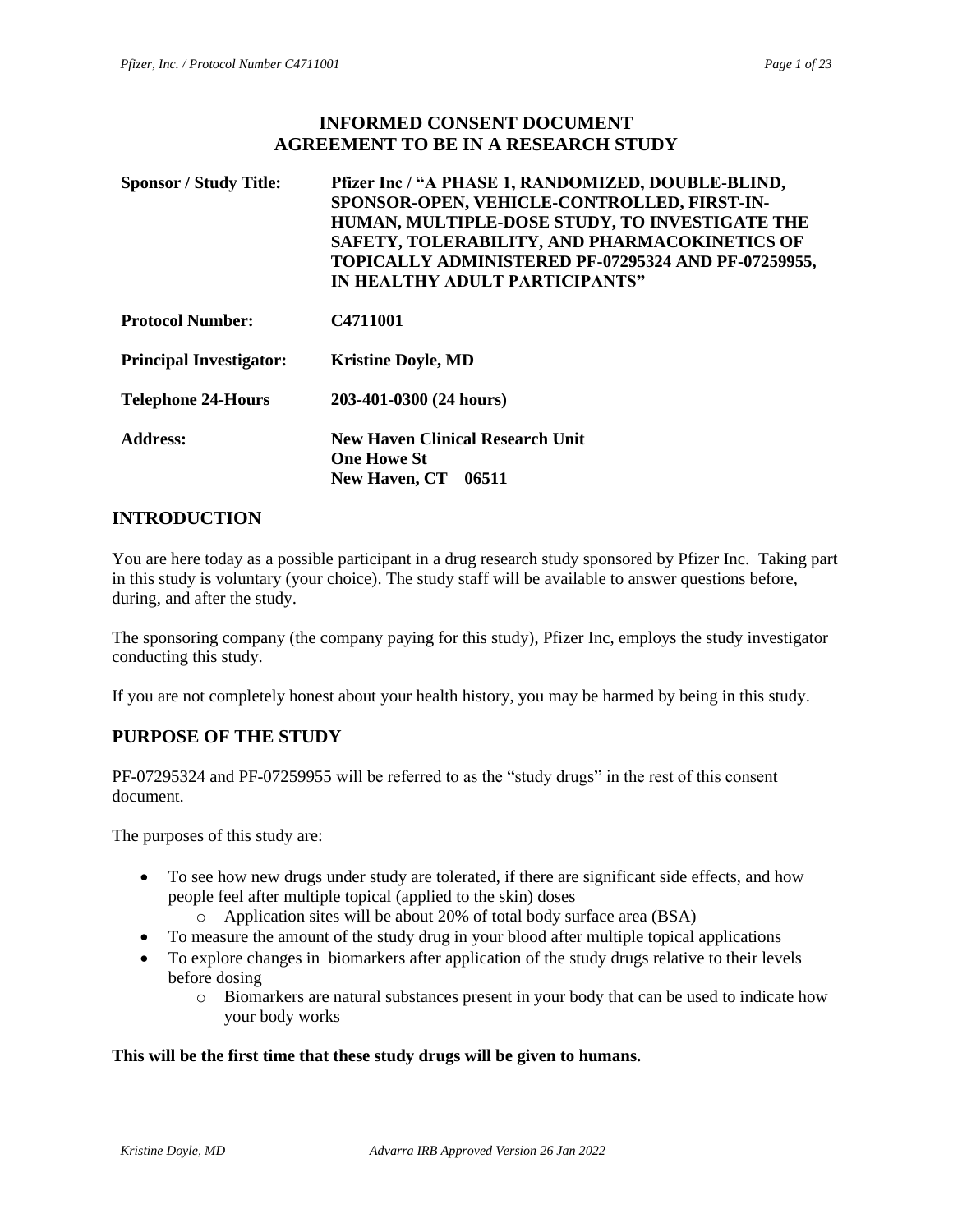The study drugs are new investigational drugs being studied to treat people with atopic dermatitis (AD). AD is a form of eczema (itchy, inflamed skin rash). This research study will be the first time the study drugs will be applied to the skin of people.

The placebos look like the study drugs but do not contain any active ingredients. Researchers will compare the results of applying the placebo to the results of applying the study drug to see if there are any differences.

"Investigational" means that the drugs have not been approved by the United States (US) Food and Drug Administration (FDA).

# **ABOUT THE STUDY**

### **Number of Study Participants**

There will be up to 24 participants taking part in this study.

### **Length of Study for Participants**

You will be in this study for about 39 days. This does not include the time between screening and dosing, which can be up to 28 days.

This study involves:

- 1 dosing period
- 12 overnight stays at the Clinical Research Unit (CRU). You will not be able to leave the CRU during that time
- 1 follow-up phone call about 4 weeks after the last dose

### **Eligibility to Participate in Another Drug Study**

Your eligibility to take part in another study depends on information from this study. You may be eligible to receive a different study drug in another study as soon as 30 days after your last dose of study drug in this study. This is true for most drugs. Some drugs may stay in your body longer which means that you may have to wait longer before joining another study. These results are usually known after your last blood sample is tested. We will tell you this as soon as possible. We will also tell you if there is a longer than usual period of time that you should not be in another drug study after this one. Our goal is to keep you from doing anything that might potentially harm you.

#### **Dosing Plan**

The doses of the study drugs that will be used to treat people are not yet known.

The concentration of the ointment (PF-07295324) is 0.12%, and the cream (PF-07259955) is 2%. Actual dose strengths will be calculated based on your total BSA. Lower concentration doses, or doses applied to a lower BSA, or less frequent dosing may be used in participants in optional dosing groups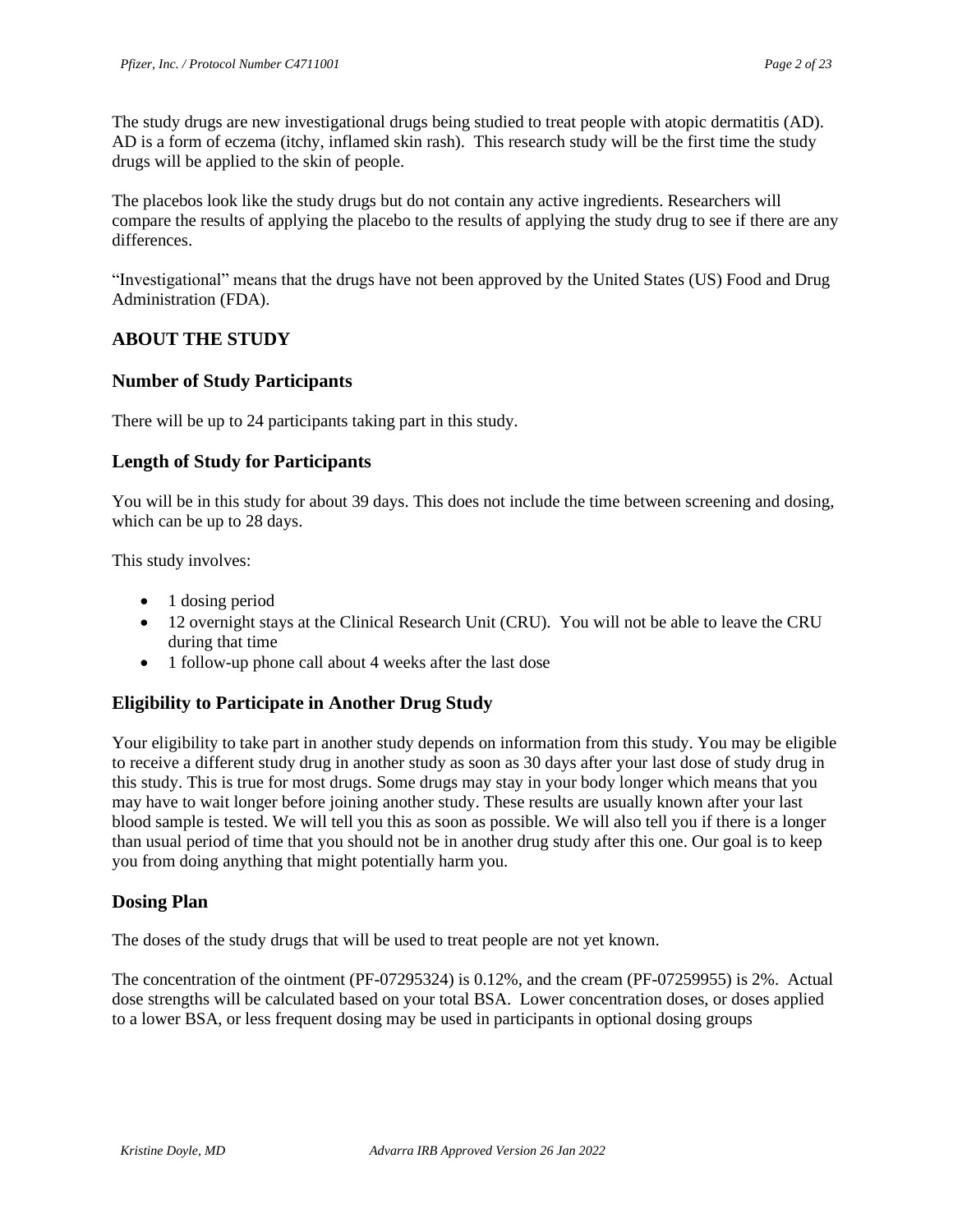Dosing is planned as follows:

| <b>DOSING</b><br><b>GROUP</b> | <b>NUMBER OF</b><br><b>PARTICIPANTS</b> | <b>STUDY DRUG</b> | <b>DOSE</b>                                                                 | <b>NUMBER OF</b><br><b>APPLICATIONS</b><br>PER DAY | <b>APPLICATION</b><br><b>SITE SIZE</b> |
|-------------------------------|-----------------------------------------|-------------------|-----------------------------------------------------------------------------|----------------------------------------------------|----------------------------------------|
|                               | 6                                       | PF-07295324       | $0.12\%$ ointment<br>or placebo<br>applied daily for<br>$10 \text{ days}$ * |                                                    | 4,000 $\text{cm}^2$                    |
| $\overline{2}$                | 6                                       | PF-07259955       | 2% cream or<br>placebo applied<br>daily for 10<br>$\frac{days^*}{x^*}$      | 2                                                  | 4,000 $\text{cm}^2$                    |
| $3^+$                         | 6                                       | PF-07295324       | <b>TBD</b>                                                                  | <b>TBD</b>                                         | <b>TBD</b>                             |
| $4^+$                         | 6                                       | PF-07259955       | <b>TBD</b>                                                                  | <b>TBD</b>                                         | <b>TBD</b>                             |

\* Only the morning dose will be applied on Day 10

+ Optional groups

TBD – to be determined

Note: 4,000 cm<sup>2</sup> is equal to about 600 square inches. It will be necessary to use both of your legs, as well as your back, to ensure that the appropriately sized area is covered by each application.

On study days  $1 - 9$ , you will receive an application of study drug or placebo twice a day. On Day 10, only the morning application will be given. Each dose will be applied to the same area(s) of your skin throughout the study. Morning applications will be every 24 hours. Evening applications will be given 12 hours after morning applications.

If the optional group(s) are done, study drug or placebo may be applied only once a day. Application would be in the morning. Application sites size may also be reduced.

It will be randomly assigned, like pulling a number out of a hat, who receives either the study drug or placebo. You have about a 1 in 3 chance of receiving placebo.

Both you and the study staff will not know whether you are receiving study drug or placebo. In case of a medical emergency, the study investigator can find out what you have received.

This is a research study. The study drug(s) will be given to you only during this study and not after the study is over.

### **Study Process**

Before any study procedures begin, you will be asked to read, sign, and date this consent document.

### **Screening**

After you sign and date the consent document, you will begin screening. The purpose of the screening is to find out if you meet all of the requirements to take part in the study. Procedures that will be completed during the study (including screening) are described below. If you do not meet the requirements, you will not be able to take part in the study. The study investigator or study staff will explain why.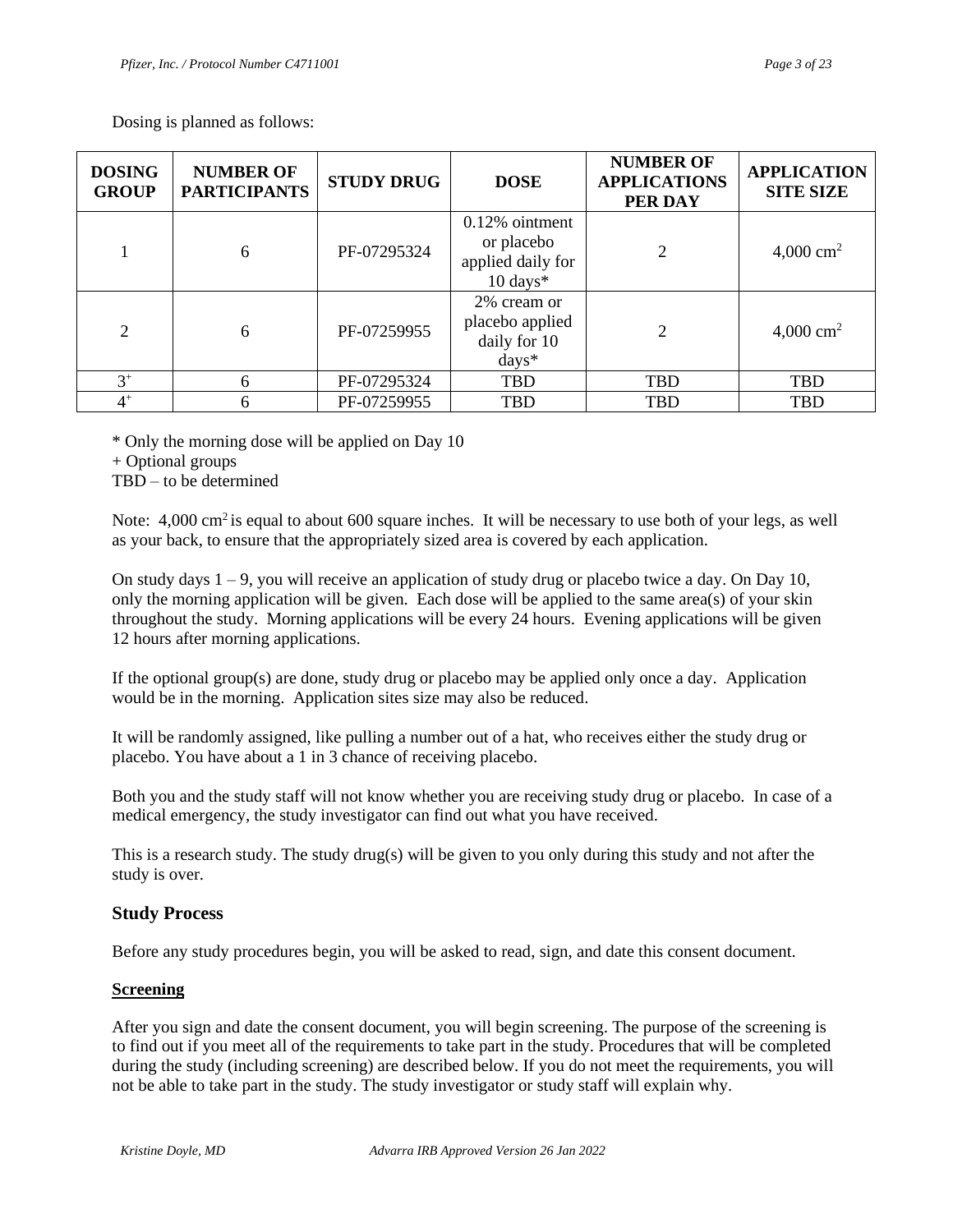As part of screening, you must complete all of the items listed below:

- Give your race, age, gender, and ethnicity
- Give your medical history
	- o You must review and confirm the information in your medical history questionnaire
- Give your drug, alcohol, and tobacco use history
- Give your past and current medication and treatment history. This includes any over-the-counter or prescription drugs, such as vitamins, dietary supplements, or herbal supplements, taken in the past 28 days
- Height and weight will be measured
- Vital signs (blood pressure, heart rate, and oral temperature) will be measured
- Electrocardiogram (ECG) will be collected. An ECG measures the electrical activity of the heart
- Complete a COVID-19 questionnaire
- All participants will be tested for COVID-19 at each visit to the CRU
	- o Study staff may be wearing masks, face shields, respirator hoods, gowns, and gloves
		- You will be provided a mask, and are required to wear it at all times
		- You will be tested for COVID-19 by collection of a swab sample
- Safety lab tests will be done from blood and urine samples. In addition:
	- o Blood tests for human immunodeficiency virus (HIV), hepatitis B, and hepatitis C
	- o Blood test for tuberculosis (TB)
		- **•** Positive results for TB may have to be reported to the State Department of Health
	- o Urine to test for drugs of abuse (illegal and prescription)
	- o Females who have not had a period for at least 12 months in a row will have a blood hormone test to confirm they cannot have children
- The study investigator may decide to do an alcohol breath test
- The use of proper birth control will be reviewed (males only)
- Physical exam. This may be done at screening or when you check-in for the study
- You will be asked "How do you feel?"

#### **HIV and Hepatitis Testing**

HIV, hepatitis B, and hepatitis C will be tested at screening. If anyone is exposed to your blood during the study, you will have these tests done again. If you have a positive test, you cannot be in or remain in the study.

HIV is the virus that causes acquired immunodeficiency syndrome (AIDS). If your HIV test is positive, you will be told about the results.

It may take weeks or months after being infected with HIV for the test to be positive. The HIV test is not always right.

Having certain infections or positive test results may have to be reported to the State Department of Health. This includes results for HIV, hepatitis, and other infections. If you have any questions about what information is required to be reported, please ask the study investigator or study staff.

Although this testing is meant to be private, complete privacy cannot be guaranteed. For example, it is possible for a court of law to get health or study records without your permission.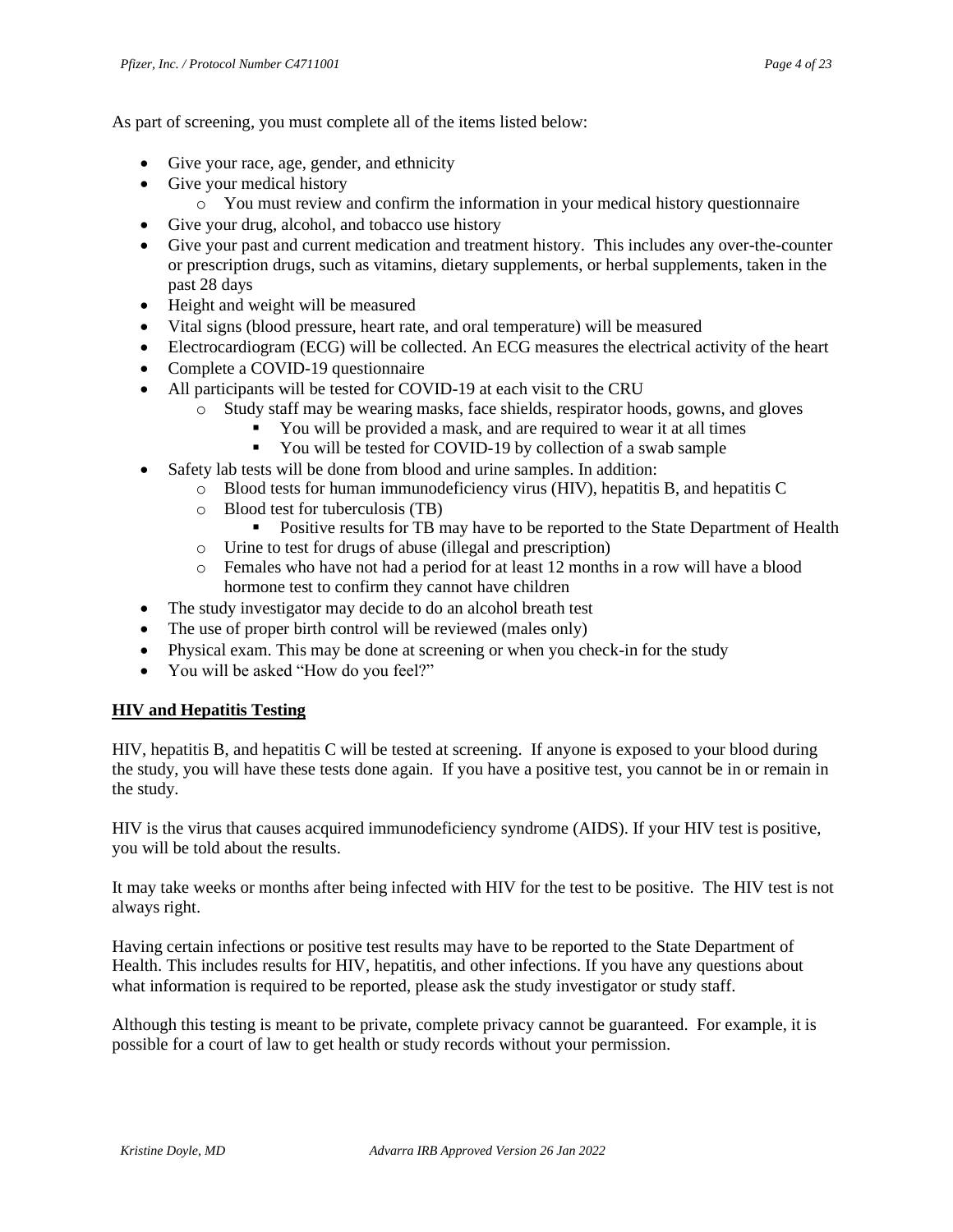#### **During the Study**

The events below will take place throughout the study. If you would like to know when exactly these will take place, please ask the study staff.

- You will be asked about any updates to your medical history. This includes medication, drug, alcohol, and tobacco use
- Physical exam
- The use of proper birth control will be confirmed/reviewed (males only)
- Vital signs will be measured. Your oral temperature will also be measured
- ECGs (3 measurements ) will be collected
	- o It may be necessary to shave or trim hair on your chest so that the patches for the ECGs will stick to your skin
	- o Your chest may be marked with a pen to identify the correct areas for ECG patch placement
- The application areas of your skin will be marked with a pen
- You will be asked: "How do you feel?" each day
- An intravenous (IV) catheter may be placed in a vein in one of your arms for blood collection
- The study investigator may decide to do an alcohol breath test at any time
- You will complete a COVID-19 questionnaire
- You will be swabbed for COVID-19
- Blood and urine samples will be collected at various times throughout the study
	- o Safety Labs: The blood and urine samples will be used for safety labs including the following:
		- Urine samples to test for drugs of abuse
	- o Any leftover blood from the safety lab samples may be stored and used to assess exploratory safety biomarkers or unexpected safety findings
		- Samples to be used for this purpose will be kept for up to 1 year following completion of this study
	- o Study Drug Levels: Blood samples will also be used to measure the levels of study drug
		- As part of understanding how your body absorbs, distributes, and gets rid of the study drugs, the samples may also be used for the following:
			- ➢ Metabolite identification (by-products or end products of a drug produced as the body processes a drug)
			- $\triangleright$  Check the laboratory test which measures the study drugs
			- ➢ Other internal exploratory purposes
	- o Retained Research Samples: Samples of your blood will be collected, stored, and used to learn more about the study drugs
		- Biological substances in your samples, including your genes, may be studied
		- These samples may be kept by Pfizer for as long as the samples are useful for scientific research. This may be for many years (no time limit)
	- o Biomarkers: Blood samples will also be used to measure the following proteins
		- High-sensitivity C-reactive protein (hsCRP)
		- Interferon gamma-inducible protein 10 (IP-10)
- Assessments of the study drug application site(s)
	- $\circ$  Photographs of the application site(s) may be taken. Photographs are photographic images of the application site(s) that the study team may take of you during the study. You will not be identified in these photographs. However, if you have any markings on the area of your skin photographed, like a tattoo, those markings may appear in the photographs. Pfizer will own these photographs. The photographs will be used and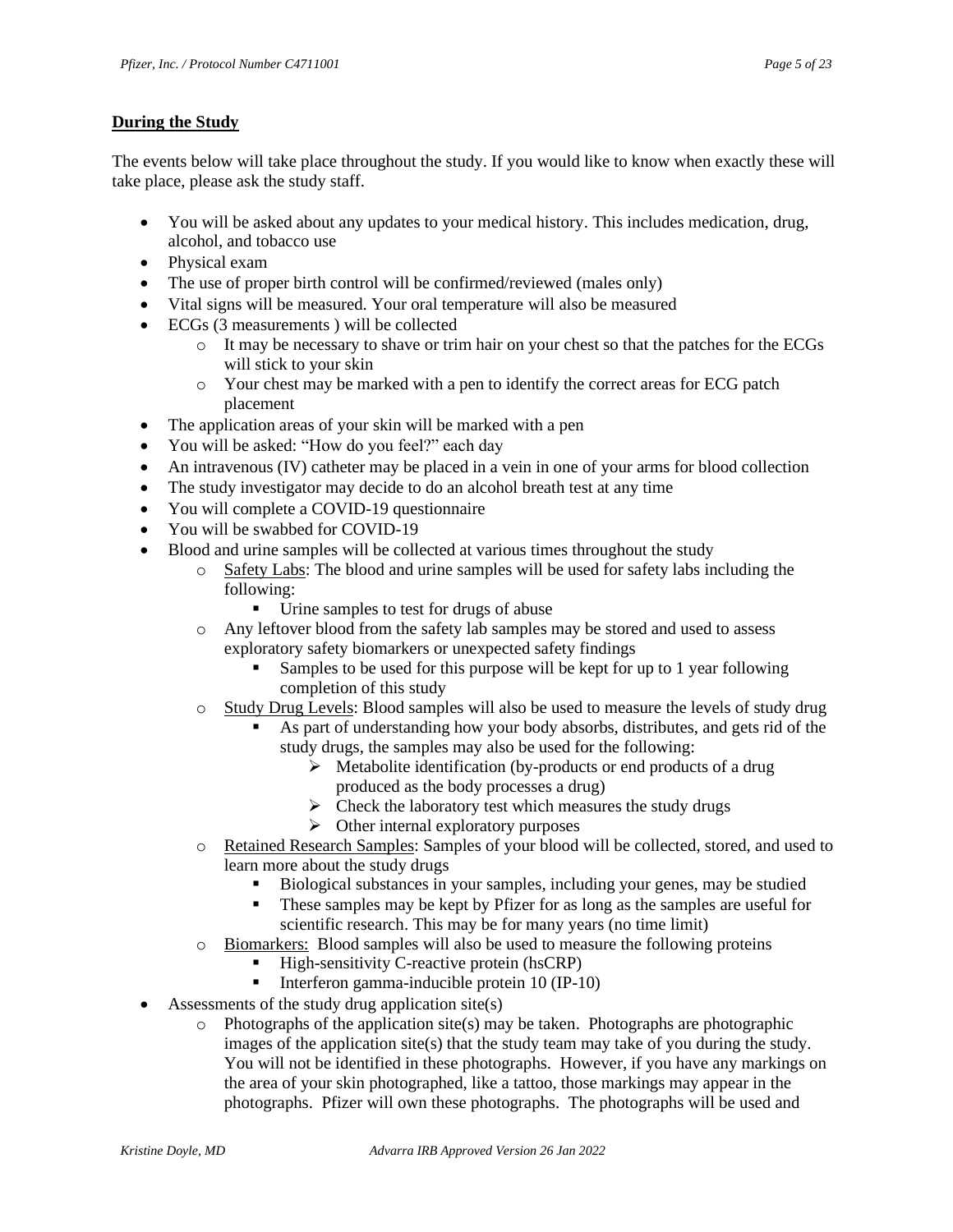shared along with your study records, as described in this consent document. In addition, the photographs may be used in publications, presentations, brochures, or other ways. The photographs may be used along with text, graphics, or audio materials. You will not be identified by name in any use of the photographs. By signing and dating this consent document, you are giving permission for the study staff to take these types of photographic images and for the uses described above.

- You will receive a follow-up phone call about 4 weeks after the last dose of study drug
- For safety reasons, we may add procedures at any time during the study to check on your health status

### **Blood Draws**

Blood samples will be taken by individual needlesticks, or by a catheter. A catheter is a small tube that is placed in a vein in your arm to take blood when required. Catheters are used when ordered by the study investigator or when required by the study plan. They are not used at the request of the participant.

There will be about 21 blood draws. The total amount of blood drawn during the study will be about 165 mL. This is equal to about 5½ oz., or a little less than ¾ of a cup. For comparison, the standard blood donation is about 16 oz. (2 cups), once in any 56-day period.

As with all studies with blood draws, rest and good eating habits are recommended.

#### **Possible Risks and Discomforts**

Taking part in this study has some risks. The study drug(s) or procedure(s) may make you feel unwell or uncomfortable or could harm you. If you do not understand what any of the side effects described below mean, please let us know. The study investigator or study staff will explain them to you.

It is important that you report all side effects that you have as soon as they occur. This is regardless of whether or not you believe they are caused by the study drug or your participation in this study.

If you are not honest about any side effects that you have during the study, you may be harmed by staying in the study.

#### **Study Drug Risks**

This will be the first time that these study drugs will be given to humans.

The study drugs have been tested in rats. They were given orally (by mouth) for up to 6 weeks. The expected side effects from animal studies are:

- Skin irritation
- Changes in the immune system
- Changes in hematolymphopoietic (blood and lymph) system

The highest doses of study drugs to be applied in this study were found to be safe based on 6-week studies in minipigs (miniature pigs) where the same formulations were applied topically.

Animal studies do not always predict the side effects that humans may experience.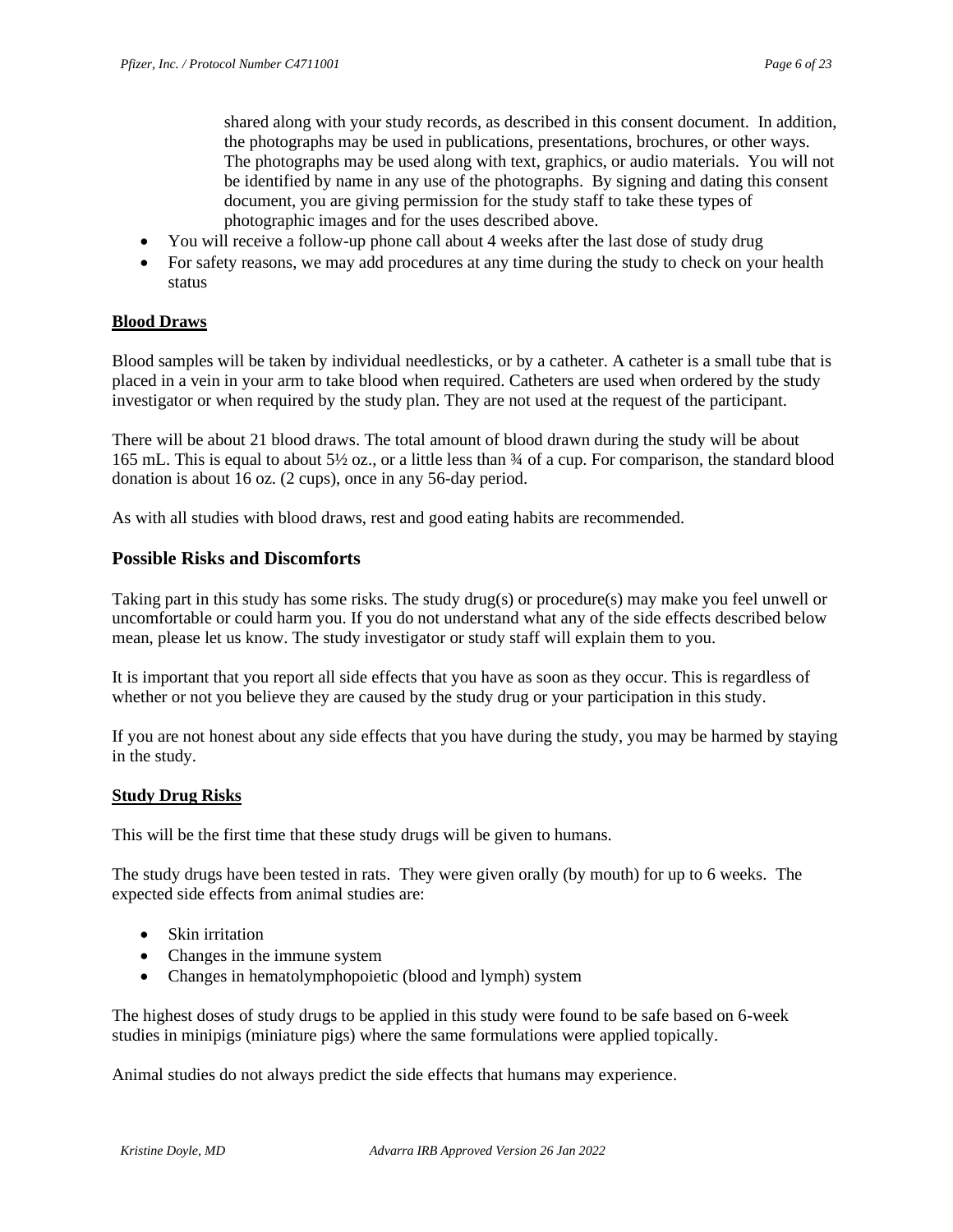Based on clinical experience with oral medications similar to these study drugs, potential risks include:

- Serious infections
- Cancer
- Thromboembolism (blockage of a blood vessel by a blood clot that has become dislodged from another site in the body's circulation)
- Changes in lab tests
	- o Neutrophil (a type of white blood cell) count
	- o Lymphocyte (a type of white blood cell) count
	- o Lipid (fats) profile

Also, to avoid reactions that may be life-threatening, various clinical and laboratory safety assessments and skin irritation assessments will be done.

Until you know how the study drug(s) will affect you*,* you should use caution by:

- Avoiding stairs
- Not driving a car
- Not swimming or bathing in a tub
- Not working with machinery or at heights

#### **Other Risks**

Because the study drug is investigational, all of its side effects are not known. There may be rare and unknown side effects. These include reactions that may be life-threatening.

All drugs have a potential risk of an allergic reaction. If an allergic reaction is not treated quickly, it could become life-threatening. You should get medical help (by calling 911 or immediately going to an emergency room) right away if you think you have any of the following symptoms:

- Trouble breathing
- Wheezing
- Difficulty swallowing
- Swelling of the face, mouth, lips, gums, tongue, or neck

Other allergic reactions may include:

- Itchiness
- Rash
- Hives
- Blisters
- Palpitations (racing heart)
- Chest discomfort/tightness
- Muscle pains/stiffness

At times, the following may also be symptoms of an allergic reaction:

- Diarrhea
- Nausea
- Vomiting
- Abdominal pain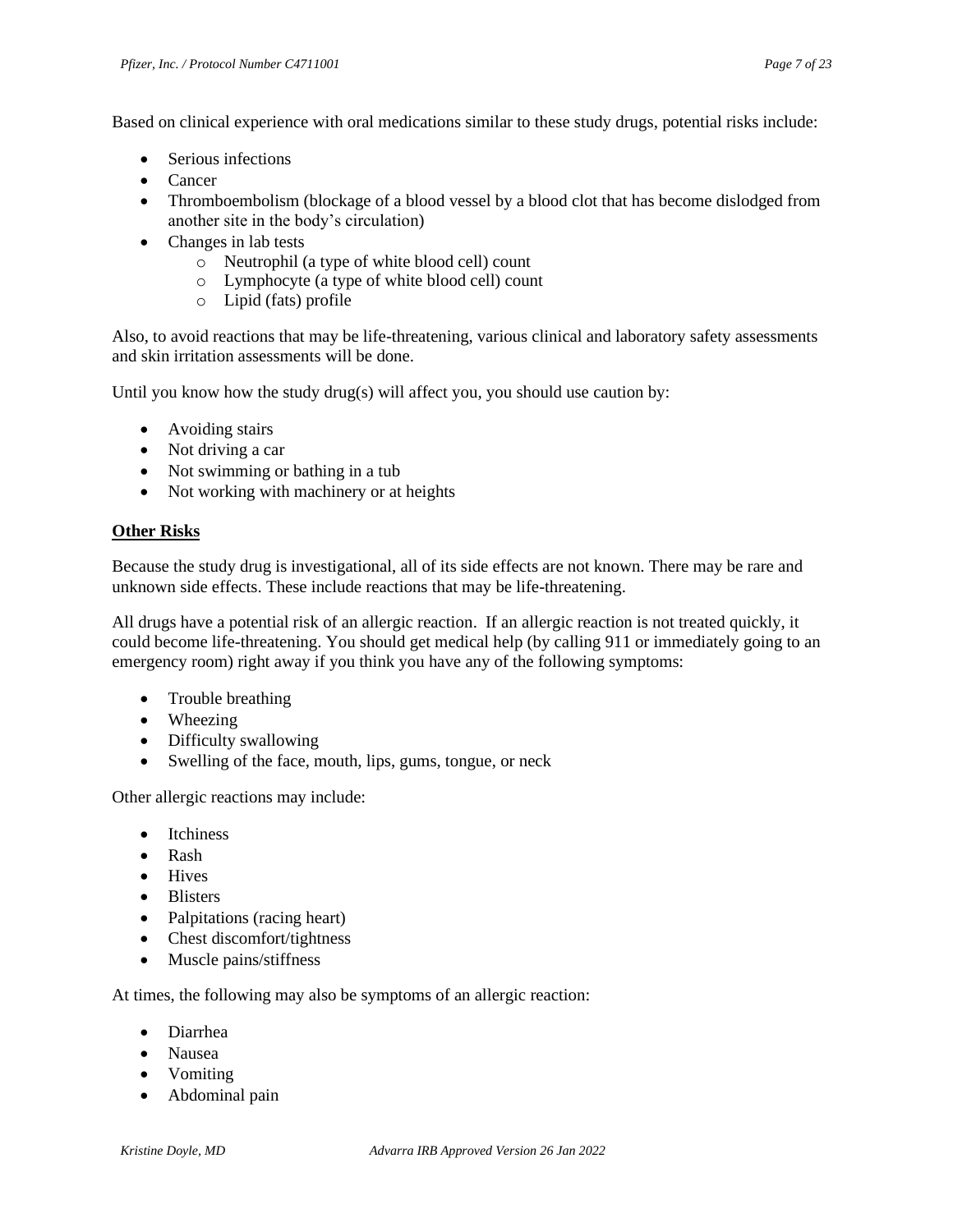If a significant side effect occurs, the following may be done:

- Tests or treatment may be given as needed for your safety
- Depending on how severe your symptoms are, you may be seen by outside medical providers or a hospital. This would be for further evaluation and/or treatment
- The study investigator may notify your emergency contact as appropriate in the event of an emergency while you are taking part in the study

#### **Additional Risks or Discomforts**

#### **Testing of DNA and/or RNA (deoxyribonucleic acid and/or ribonucleic acid)**

Genes are pieces of DNA that give coded instructions for the body. Parts of the code are passed down from parents to their children.

The genes in your samples may be studied. This may include analyzing all of your genetic information. This is called "whole genome sequencing". While collection of genetic information does not expose you to physical risk, collection of such information may result in a loss of your privacy if your genetic information is lost or stolen.

There is a very small chance that your genetic information could be misused by people not involved with the research, including to discriminate against you. However, steps are in place to prevent a particular result from being linked to you and to prevent unauthorized people from even knowing genetic research was done.

U.S. federal law prohibits discrimination in health insurance coverage and employment based on a person's genetic data. However, U.S. federal law does not protect against discrimination when you are applying for:

- Life insurance
- Long term care insurance
- Disability insurance

You should talk to your physician or genetic counselor about the potential for genetic discrimination.

The results of tests on your sample(s) will not be given to:

- You
- The study investigator
- Any insurance company
- Your employer
- Your family
- Any physician who treats you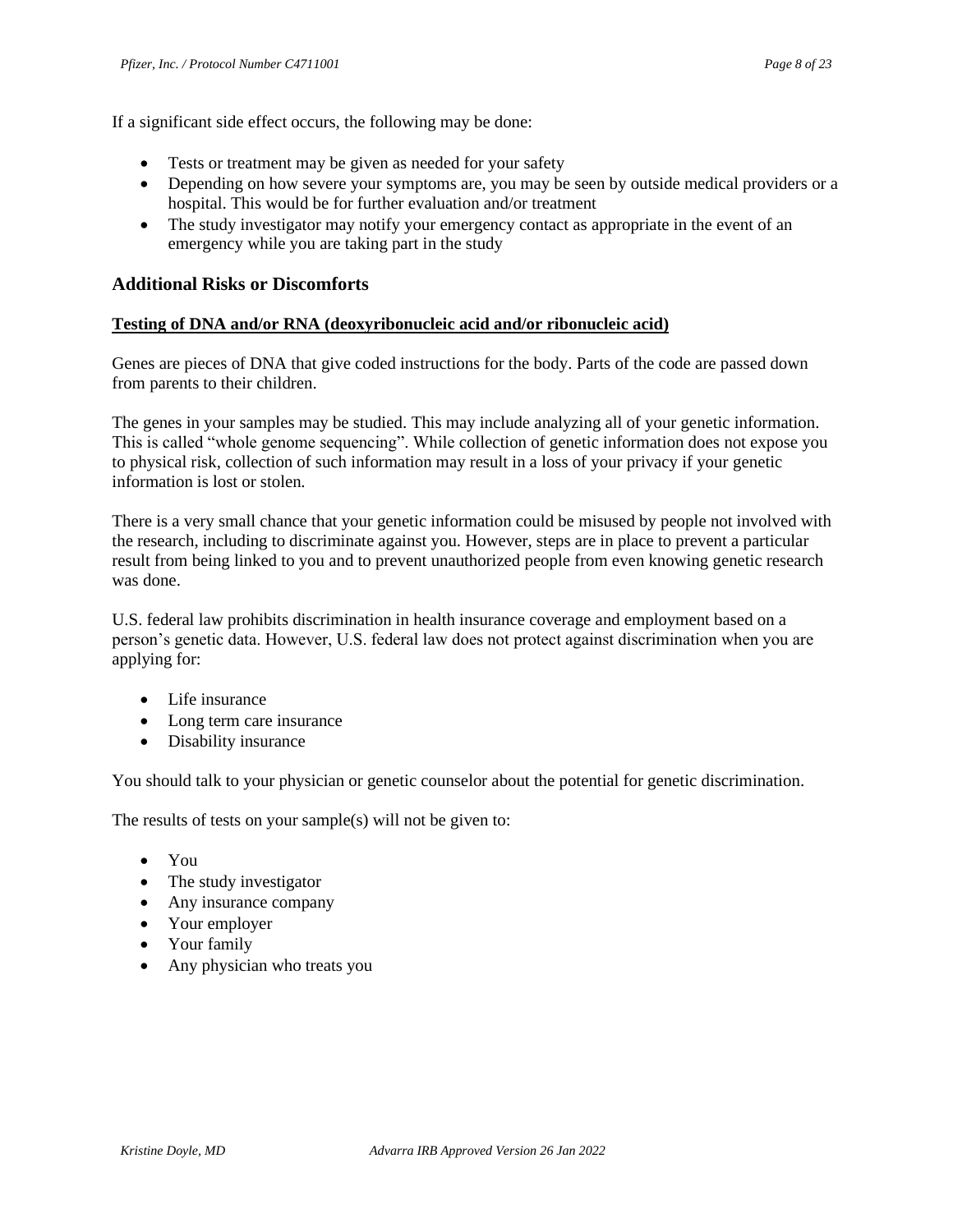#### **Blood Samples and IV Catheters (if used)**

Possible side effects of having your blood drawn or an IV catheter inserted include:

- Bleeding at the site of the needle puncture
- Bruising
- Feeling faint
- Rarely, infection or blood clot
- Redness of the vein
- Inflammation of the vein
- Swelling
- Pain
- Nerve damage
- Vein irritation from the fluid or medication being given
- Local swelling due to IV fluid accidentally entering the tissue rather than the vein
- Scarring

If you feel faint, tell one of the study staff immediately.

### **COVID-19 Testing**

Collection of a swab sample may cause:

- Discomfort
- Sneezing
- Your eyes to water
- Gagging
- Possible nosebleed

You are required to disclose any use of anti-inflammatory drugs in the last 7 days or any previous history of nasal surgery.

If you feel faint, tell one of the study staff immediately.

There is a risk of COVID-19 infection when you are in close contact with study staff or other study participants during the screening process and during the study. However, safety procedures will be followed during screening and the study to minimize the risk of COVID-19 transmission.

If you test positive for COVID-19 you cannot be in the study. If you have a positive result it will be reported to the State Department of Health. If you have any questions about what information must be reported, please ask the study investigator or study staff.

### **ECG**

Possible side effects from having an ECG include:

• Irritation or rash from the adhesive on the patches

A rash may result in a long-lasting discoloration of your skin. If it is necessary to shave the area where the patches need to be, irritation from shaving may occur.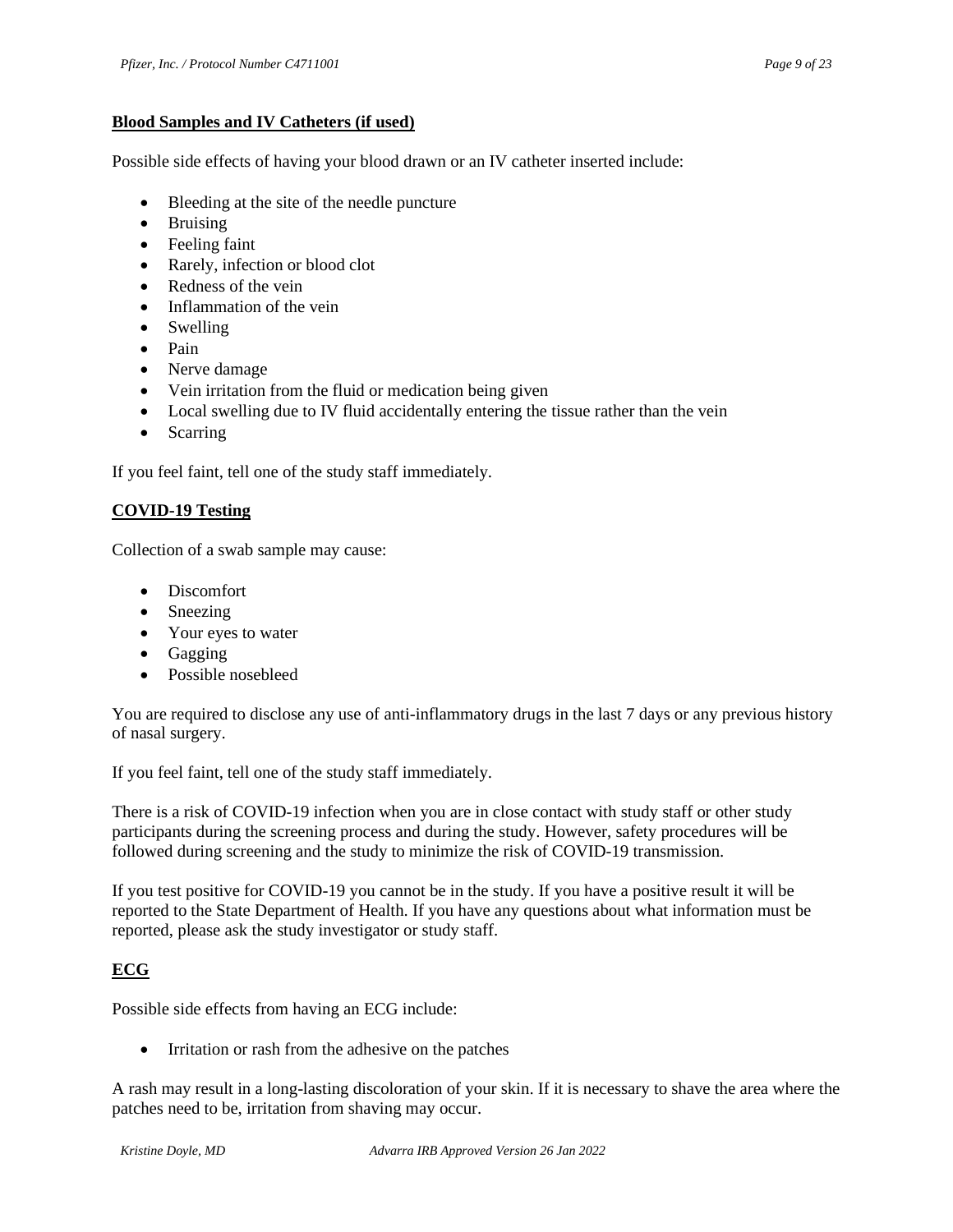### **Fasting**

Possible side effects from fasting include:

- Dizziness
- Headache
- Stomach discomfort
- Fainting
- Hypoglycemia (low blood sugar)

### **Photographs**

While collection of photographs does not expose you to physical risk, collection of photographs may result in a loss of your privacy if they are lost or stolen, particularly if the photographs contain unique identifiers, such as tattoos or birthmarks.

### **Use of Birth Control**

### **Females unable to have children**

Women in this study should not able to get pregnant or be breastfeeding. You may take part in this study provided that you:

- Have had your uterus removed (documented)
- Have had both fallopian tubes removed (documented)
- Have had both ovaries removed (documented)
- Have not had a period for at least 12 months in a row with no other medical cause. You must have a blood hormone level confirming that you cannot get pregnant

Females permanently unable to have children due to a medical cause not listed above may be allowed to participate in the study at the discretion of the study investigator.

### **Males**

You must agree to the following during the study and for at least 90 days after the last dose of study drug:

• Refrain from donating sperm

### **PLUS** either

• Be abstinent from heterosexual or homosexual intercourse as your preferred and usual lifestyle (abstinent on a long-term and persistent basis) and agree to remain abstinent

### **OR**

Must agree to use birth control/barrier as detailed below:

- Agree to use a male condom when engaging in any activity that allows for the passage of ejaculate to another person
- Male participants should be advised of the benefit for a female partner to use a highly effective method of birth control as a condom may break or leak when having sexual intercourse with a female able to have children who is not currently pregnant. They must inform their female partner(s) of the risk and strongly recommend she uses a highly effective method of birth control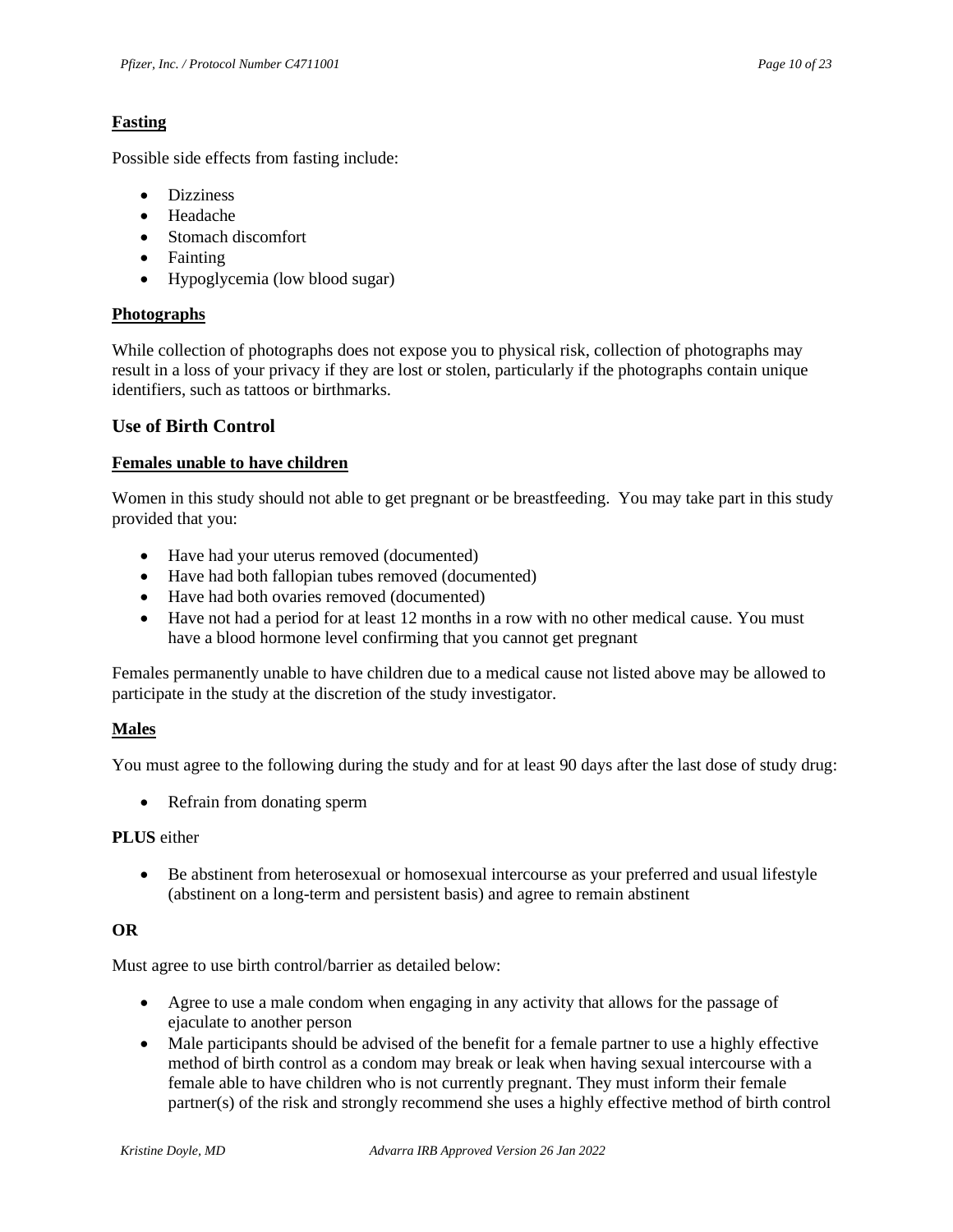### **Highly effective methods of birth control include:**

Low user dependency methods (methods that *do not* rely on you to remember to use them)

- Implantable hormone birth control
- Intrauterine device (IUD)
- Intrauterine hormone-releasing system (IUS)
- Bilateral tubal occlusion (both tubes blocked) which includes bilateral tubal ligation (both tubes tied)
- Vasectomy (absence of sperm confirmed)

User dependent methods (methods that rely on you to remember to use them)

- Hormonal birth control
- Sexual abstinence defined as refraining from heterosexual intercourse and is the preferred and usual lifestyle of the participant

The study doctor or study staff will discuss these contraceptive methods with you.

### **Pregnancy-Related Risks**

The effects of the study drug on the following are not known and may involve unforeseeable risks:

- Sperm
- Pregnancy
- Unborn child
- Breastfeeding child

Even if you use birth control during the study, there is a chance your partner could become pregnant. If your partner is pregnant or becomes pregnant during the study, the study drug or procedure may involve unforeseeable risks to the unborn child. A pregnancy test is not always right, especially in the early stages of pregnancy.

If you are a man whose partner is currently pregnant or plan to father a child, you cannot join this study.

If you want to stop your required birth control during the study, you should tell the study investigator **immediately**. You will be taken out of the study if you stop using birth control.

### **Pregnancy Follow-Up**

If your partner becomes pregnant during the study or within 90 days after your last dose of study drug, please:

- Tell the study investigator **right away**
- Tell the health care provider(s) who will be taking care of your partner during the pregnancy that you took part in this study

The study investigator will ask if your partner or her health care provider(s) are willing to provide updates on the progress of the pregnancy and its outcome. This information will be collected for safety monitoring follow-up.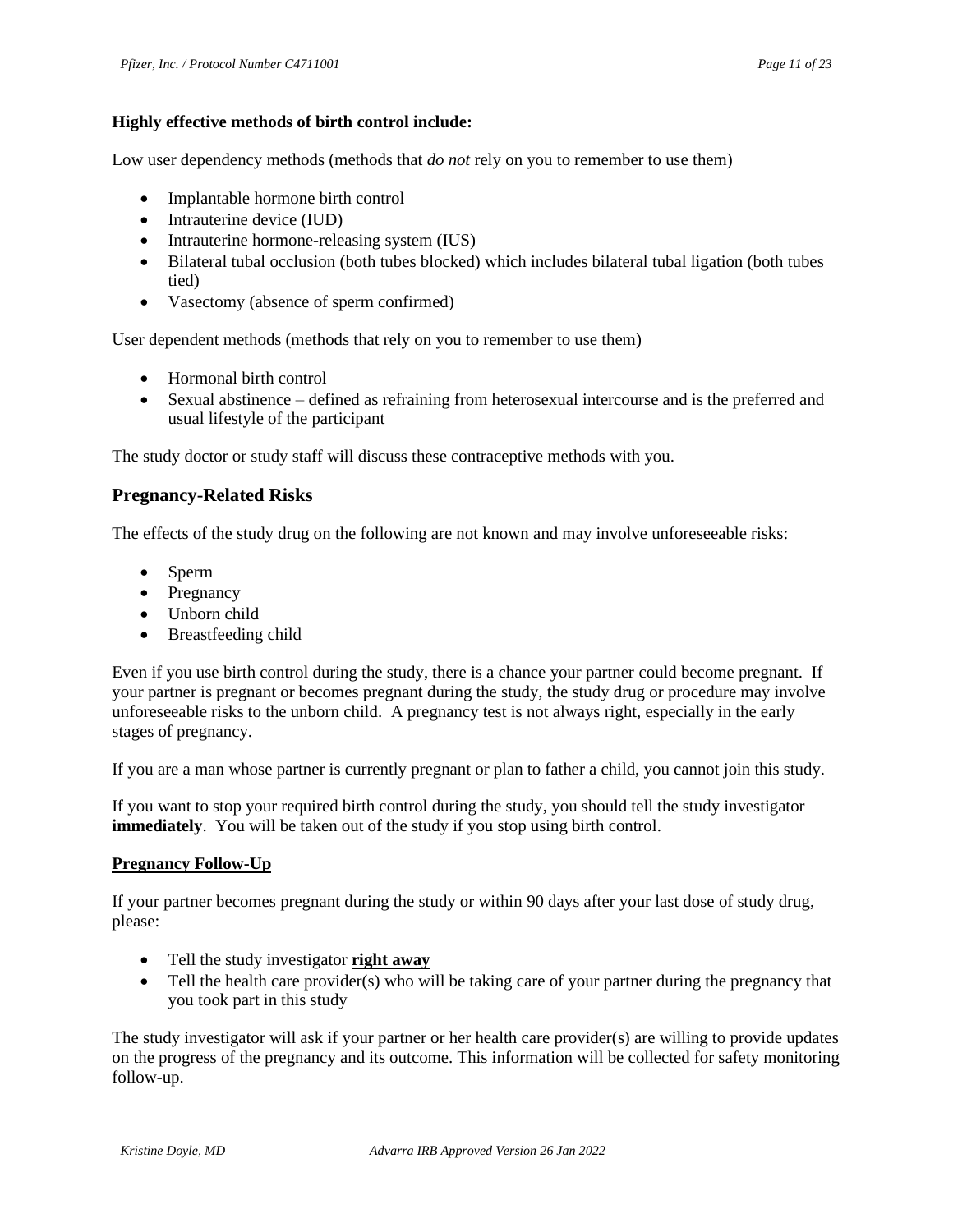# **PARTICIPANT RESPONSIBILITIES AND RIGHTS**

### **Participant Responsibilities**

- You must tell the study investigator if you previously took part in this study, have been in any other study in the past year, or are currently involved in any other study. This includes being in the follow-up visit period of another study
- You must agree to the scheduled visits, the study plan, lab tests, study procedures, and diet and activity restrictions (details listed later in this document)
- You must not take any medications (including over-the-counter medications, such as medications for cold or allergies, antacids, herbal supplements, St. John's Wort, minerals, or vitamins) within 7 days before the first dose or at any time during the study
	- o Before taking any drugs other than the study drugs, you must call the CRU for approval. It must first be approved by the study investigator
	- o You must tell the study staff about any drugs taken during the study
	- o You must not have been vaccinated with a live or attenuated (weakened) vaccine or any live viral components within 6 weeks before the first dose or expect to be vaccinated during treatment or during the follow-up period of the study There is no restriction on vaccination for COVID-19 if the vaccine is not live attenuated
- You must not have any visible skin damage or skin condition (such as sunburn, excessively deep tan, uneven skin tones, tattoos, scars, excessive hair, numerous freckles, or other disfigurations) in or around the application site(s) which, in the opinion of the study investigator, will interfere with the evaluation of the test site(s) reaction
- You must not have a history of or have active AD, eczema or urticaria (hives/rash)
- You must not have a history of systemic (affecting the entire body) infection requiring hospitalization, injection or intravenous (IV) therapy, or otherwise judged clinically significant by the study investigator within 6 months before Day 1 of the study
- You must not have a history (single episode) of disseminated (widespread) herpes zoster (shingles) or disseminated herpes simplex (includes oral and genital), or recurrent (more than 1 episode of) localized dermatomal herpes zoster (shingles in a single location)
- You must not have had an acute (comes on quickly and lasts a short time) disease state (for example, nausea, vomiting, fever, or diarrhea) within 7 days of Day 1 of the study
- You must not have any cancers or a history of cancer with the exception of adequately treated or excised (removed) non-cancerous basal or squamous cell skin cancer
- You must not have an immediate family member with hereditary (inherited from parents) immunodeficiency (compromised immune system)
- You must not have a history of any lymphoproliferative disorders (diseases with uncontrolled production of lymphocytes [a type of white blood cell]) such as Epstein Barr Virus (EBV – causes mononucleosis) related lymphoproliferative disorder, history of lymphoma (cancer of the lymphatic system), history of leukemia (blood cancer) or signs and symptoms suggestive of current lymphatic or lymphoid disease
- You must not have undergone significant trauma or major surgery within 4 weeks of screening
- You must not take any investigational drugs within 30 days before the first dose of this study
- You must not have donated blood for at least 60 days before dosing. Plasma (a component of blood) donation may be allowed
	- o You cannot donate any blood or blood products at any time during this study. Donation is not allowed for at least 4 weeks after your last blood draw
- You must not have a history of excessive alcohol use or binge drinking and/or other illicit drug use within 6 months before screening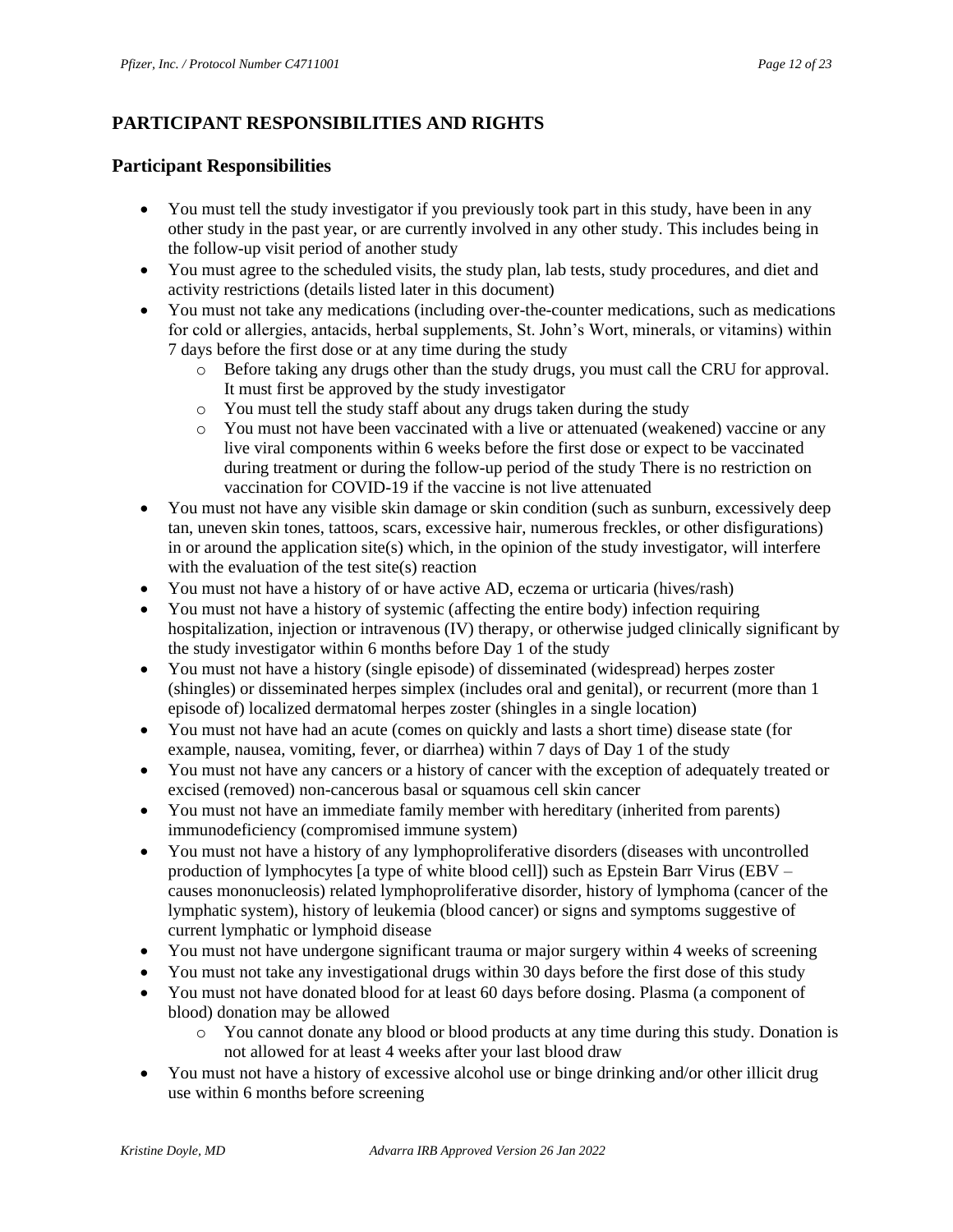- $\circ$  Binge drinking is defined as a pattern of 5 (male) or 4 (female) or more alcoholic drinks in about 2 hours
- o You should not drink more than 14 alcoholic drinks a week
- o A drink is defined as 8 oz. of beer, 3 oz. of wine, or 1 oz. of hard liquor
- You must not be using/taking any drugs of abuse (such as marijuana, cocaine, opioids, etc.). Urine tests will be done throughout the study to check for such drugs.
	- o If a test is positive, you will not be allowed in the study
	- o Urine collection may be monitored by a study staff member of the same sex
	- $\circ$  You have the right to refuse to be monitored, but may be disqualified from the study
	- o While in this study, please do not eat anything that contains poppy seeds. They may cause a positive drug test
- You must not use tobacco or nicotine-containing products in excess of the equivalent of 5 cigarettes per day
	- o You must not use tobacco- or nicotine-containing products for 24 hours before the first dose. You cannot use these products, including vaping, while in the CRU
- You must not have a history of serious adverse reactions or hypersensitivity to any topical drug or known allergy, allergic reactions, or hypersensitivity to the study drugs or any of their components
- You must be willing to refrain from shaving, the use of hair removal products or activities, antiperspirants, lotions, skin creams, fragrances or perfumes, or body oils (for example, baby or coconut oil), use of hair products, hair gels and hair oils in the designated treatment areas for 48 hours before admission to the CRU and for the duration of your stay
- You must not have any significant medical or psychiatric condition (including recent [within the past year] or active thoughts of suicide or suicidal behaviors), conditions or situations related to COVID-19 pandemic (for example, contact with a positive case, residence, or travel to an area with a high incidence) as determined by the study investigator that may put your safety at risk or could have an effect on the study results
- Please let us know if you or a relative are a staff member of Pfizer. If so, you may not take part in this study if you or your relative are supervised by the study investigator or are directly involved with the study

# **Activity Restrictions**

- You will need to stay in the CRU for 12 days in a row starting with check-in
	- o You may need to stay in the CRU longer if you experience a longer drug effect. This is for safety reasons
	- The study investigator or study staff will decide when it is safe for you to leave the CRU
- You must not do any strenuous exercise for at least 48 hours before each blood draw for safety labs. Examples of this include heavy lifting, weight training, or aerobics
	- o Walking at a normal pace is allowed
- You will not be allowed to shower within 1 hour before and for 4 hours after each application of study drug or placebo
	- o You are not required to shower or bathe before each application
- You may not use any products in the application area(s) while in the CRU
- You should avoid touching the application area(s) or wiping the study drug or placebo off the application areas
	- o You should avoid putting your hands in your mouth to avoid accidental ingestion of the study drug or placebo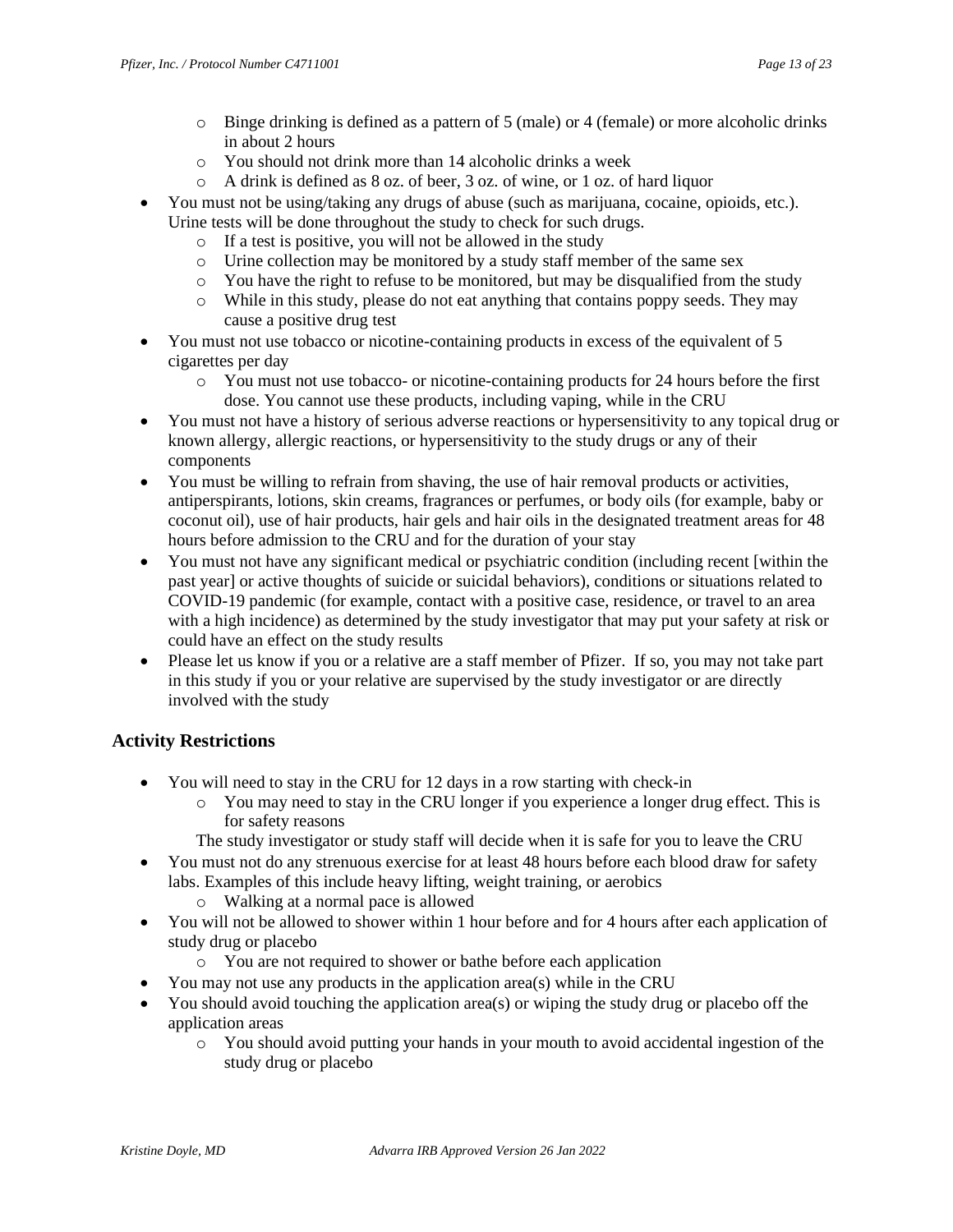- You will be allowed to participate in light recreational activities during the study (for example, watching TV or reading)
- You are required to wear loose-fitting clothing and avoid activity that may cause the application to be wiped off the skin, or clothing to stick to the application areas for at least 4 hours after morning and evening applications

### **Diet Restrictions**

- You must not eat or drink anything (except water) for at least 4 hours before each safety lab test
- You must not eat or drink anything with alcohol for 24 hours before check-in. Alcohol is not allowed through the collection of the last blood sample for study drug
	- o Study staff may check your breath for alcohol. If alcohol is found, you will not be allowed in the study
- You must not eat or drink anything with caffeine for 24 hours before dosing. Caffeine is not allowed through the collection of the last blood sample for study drug
	- o Caffeine can be found in different foods and drinks. Some examples include chocolate, coffee, tea, cola, Dr. Pepper®, and Mountain Dew®
- Meals (breakfast, lunch, dinner, and evening snacks) will be provided at appropriate times on all study days

### **Possible Benefits of the Study**

This study is for research purposes only. There may be no direct benefit to you from taking part. However, information learned from this study may benefit other people in the future.

### **Alternatives to Participating in this Study**

This study is for research purposes only. Your alternative is to not take part in the study.

# **Confidentiality**

This section describes how we will collect, use, and share your personal information.

#### **What personal information may we collect about you during this study?**

The study staff will collect information about you. This information may include:

- **Information that directly identifies you** such as your name, address, telephone number, date of birth, and Social Security Number
- **Personal information** such as your medical history, data from this study (including study results from tests and procedures), demographics (for example, age and gender) and other sensitive information that is needed for this study such as race, ethnicity, sexuality, substance use disorders, mental health disorders, diagnoses and treatment, HIV status, and TB status
- **Data from testing and analysis of biological samples** (such as blood or urine) **and images** (such as medical photographs). This may also include genetic information
- **Data captured from electronic devices** if you complete the consent process using the eConsent tablet. This information may include:
	- o The length of time it takes you to complete the consent process
	- o The number of times you scroll between pages or click on the hyperlinked items
	- o Your electronic signature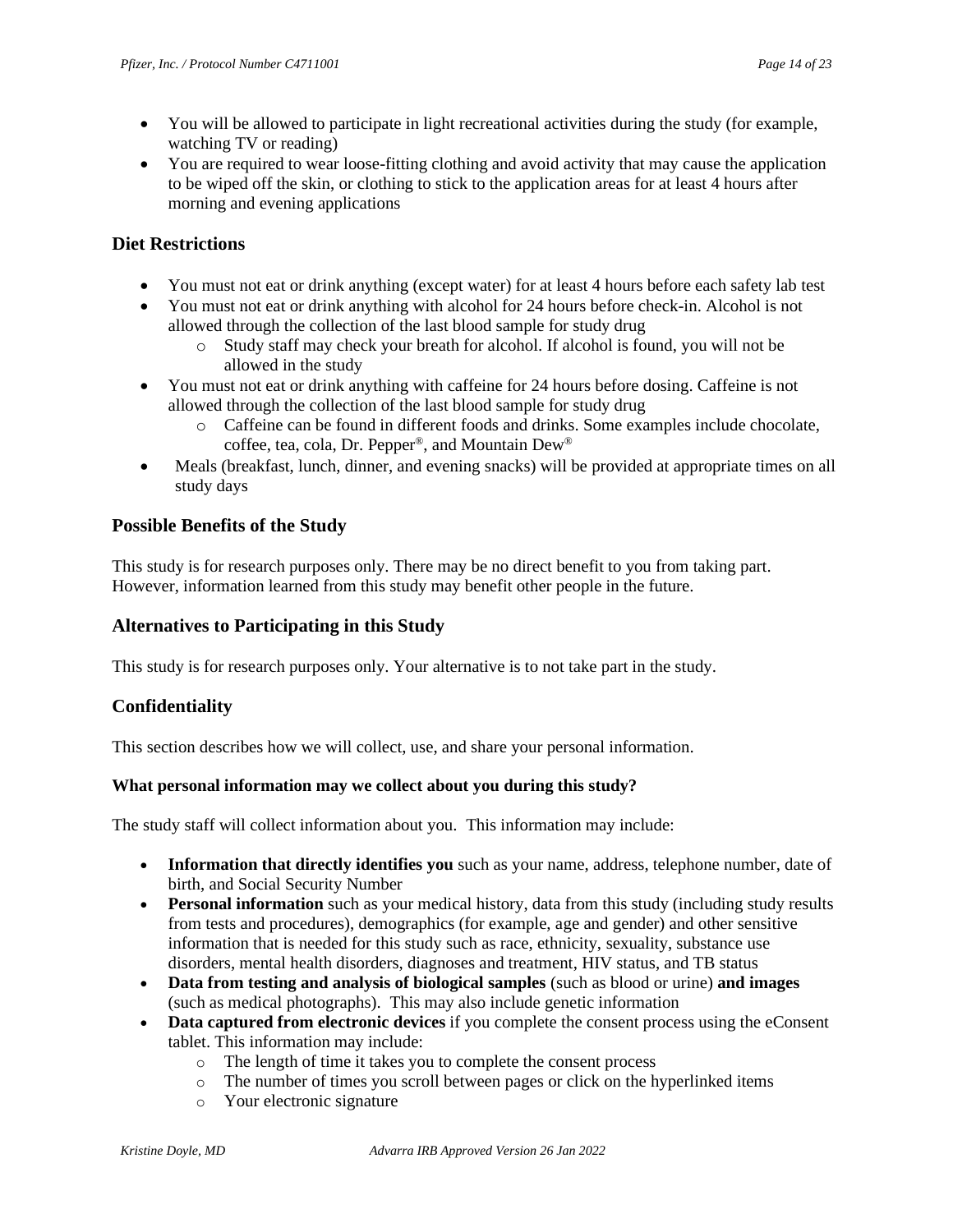#### **Who will use my personal information, how will they use it, and where will it be stored?**

Any personal information collected during this study will be stored by the study staff at the CRU. The study staff must keep your personal information confidential.

Your personal information will be accessed by:

- The study investigator and other study staff members
- Pfizer and its representatives (including its affiliated companies)
- People or organizations providing services for, or collaborating with, Pfizer
- Government or regulatory authorities (including the U.S. FDA and authorities in other countries)
- Advarra Institutional Review Board (IRB), the IRB that reviewed this study and any other committees responsible for overseeing the research

The individuals and groups listed above will use your personal information to conduct this study, and to comply with legal or regulatory requirements, including to:

- Determine if you are eligible for this study
- Provide you with reimbursement, as allowed by the study, for your time, effort, and certain expenses related to your participation
- Verify that the study is conducted correctly and that study data are accurate
- Answer questions from IRB(s) or government or regulatory agencies
- Assess your use of electronic devices in the study, for example, to determine how long it takes you to complete any eConsent module used for the study and your comprehension of the eConsent process
- Contact you during and after the study (if necessary)
- Follow-up on your health status, including using publicly available sources (for example, public databases or the internet) should the study staff be unable to contact you using information held on file
- Protect your vital interests such as providing information to an emergency department of a hospital if you are being treated
- Answer your data protection requests (if any)

If you provide someone else's personal information, you should make them aware that you have provided the information to us. Examples of this information include:

- Emergency contact information
- Details of family medical history

We will only use such information in keeping with this informed consent and applicable law.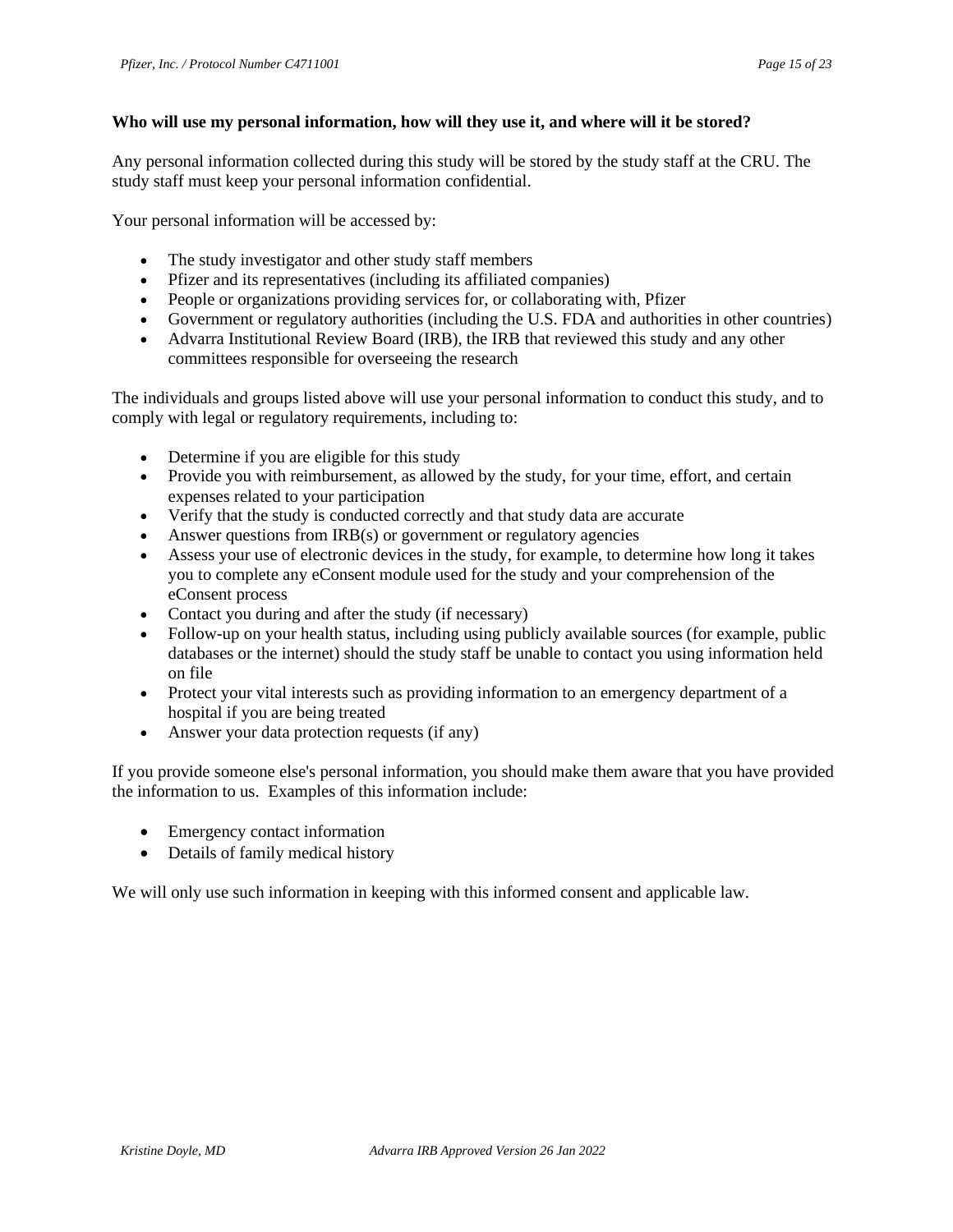#### **Text Messages**

If you agree, the study staff, or a company working on behalf of Pfizer, may send text messages using an automated system to remind you of:

- Upcoming study appointments
- Other study-related information
	- o Standard text messaging rates apply to all text messages. Message rates differ from carrier to carrier. Please contact your wireless phone provider to ask about the details of your plan
	- o The contact information you have provided will be used for the sole purpose of communicating with you about the study
	- o The text messages received through this program may appear on your mobile phone screen as soon as they are received. This may happen even when the phone is locked. These messages could be seen and read by others who are near your phone when the message is received
	- o To discontinue receiving text messages, please contact the Pfizer New Haven CRU at 800-254-6398

You will be asked to make your choice at the end of this document.

#### **What happens to my personal information that is sent outside the CRU?**

Before the study staff transfers your personal information outside the CRU, the study staff will:

- Replace your name with a unique code
- Remove information that directly identifies you

This is called "**Coded Information**." The link between the code and your personal information will be kept confidential by the study staff.

Your Coded Information will be used by the following:

- Pfizer and its representatives (including its affiliated companies)
- People and/or organizations providing services to or collaborating with Pfizer
- Any organization that obtains all or part of Pfizer's business or the rights to the product under study
- Other researchers
- Advarra IRB
- Government or regulatory authorities

The above parties may use your coded information for the following purposes:

- **Conducting the study**, including:
	- o Examining your response to the study drug
	- o Understanding the study and the study results and learning more about AD
	- o Assessing the safety of the study drug
- **Complying with legal and regulatory duties** such as:
	- o Ensuring the study is conducted according to good clinical practice
	- $\circ$  Making required disclosures to IRB(s), or government or regulatory authorities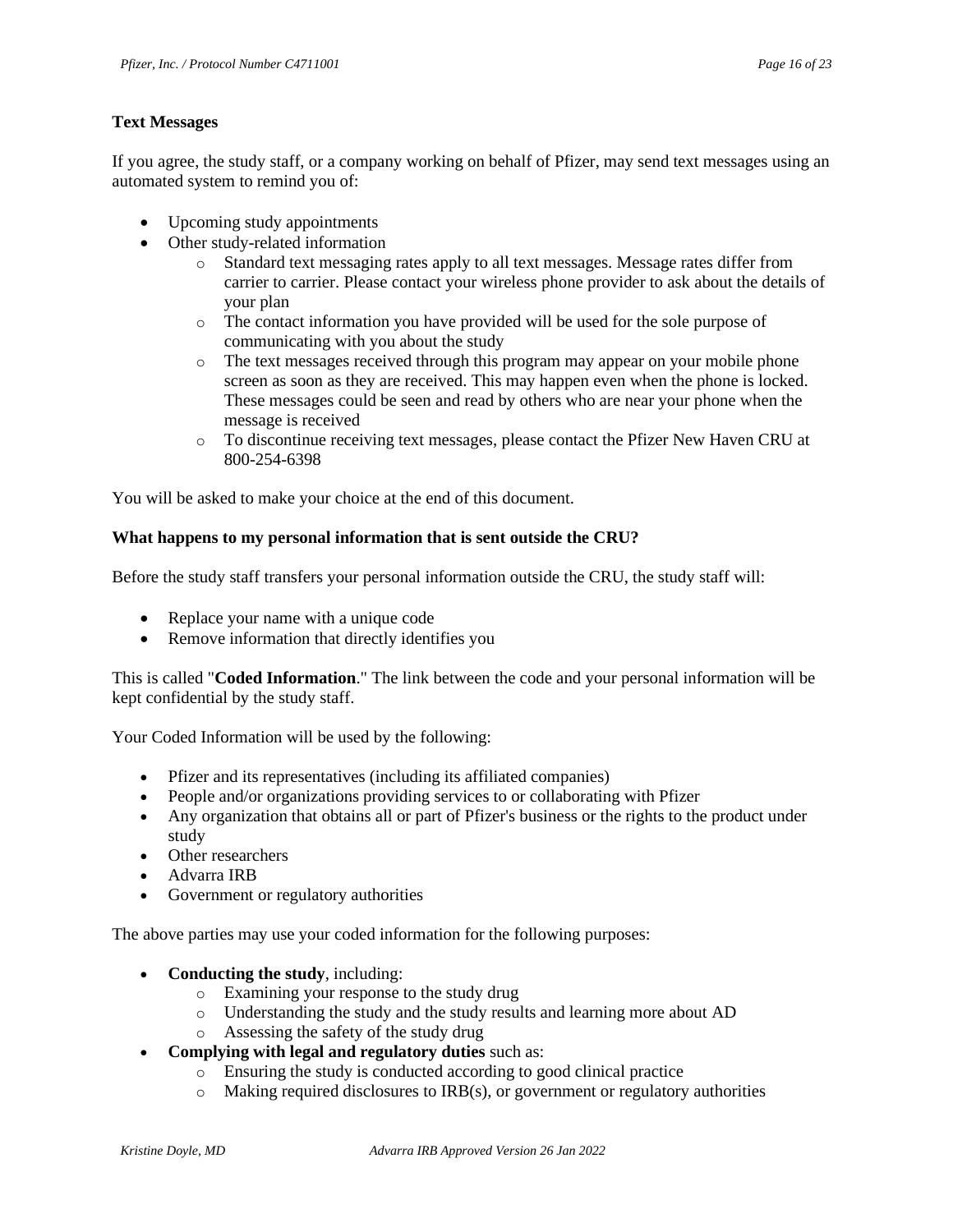- o Seeking approval from government or regulatory authorities to market the study drug
	- It is possible that these government or regulatory authorities may disclose your Coded Information to other researchers for the conduct of future scientific research
- o Sharing study data with other researchers not affiliated with the study staff or Pfizer. This includes through publication on the internet or other ways. However, information that could directly identify you will not be made available to other researchers

#### • **Publishing summaries of the study results:**

- o In medical journals
- o On the internet
- o At educational meetings of other researchers

You will not be directly identified in any publication or report of the study. But some journal representatives may need access to your Coded Information to verify the study results and ensure the research meets the journal's quality standards. Also, journals may require that genetic and other information from the study that does not directly identify you be made available to other researchers for further research projects.

• **Improving the quality, design, and safety** of this study and other research studies

#### **How are my biological samples and images handled?**

If biological samples or images of you are taken during the study, those samples and images will be handled in the same way as your Coded Information. All samples will be treated as required by law.

#### **Can my coded information, biological samples, and images be used for other research?**

Your Coded Information, biological samples, and images may be used in other research projects to advance scientific research and public health. At this time, we do not know the specific details of these other research projects.

### **Study-Related Injuries**

You will also receive a card with information about this study. This information includes:

- The name or number of the study
- The CRU 24-hour phone number

You should keep this card with you in case you have a medical emergency. You can give this card to any healthcare provider if they need more information about the research study to provide the best treatment for you.

If you experience a research injury, the CRU will arrange for medical treatment at no cost to you. Pfizer will cover the costs of this treatment. A research injury is any physical injury or illness caused by being in this study. There are no plans to offer you payment for such things as:

- Lost wages
- Expenses other than medical care
- Pain and suffering

To help avoid injury, it is very important to follow all study directions. You can get more information about medical treatment for research injuries from the study investigator or study staff.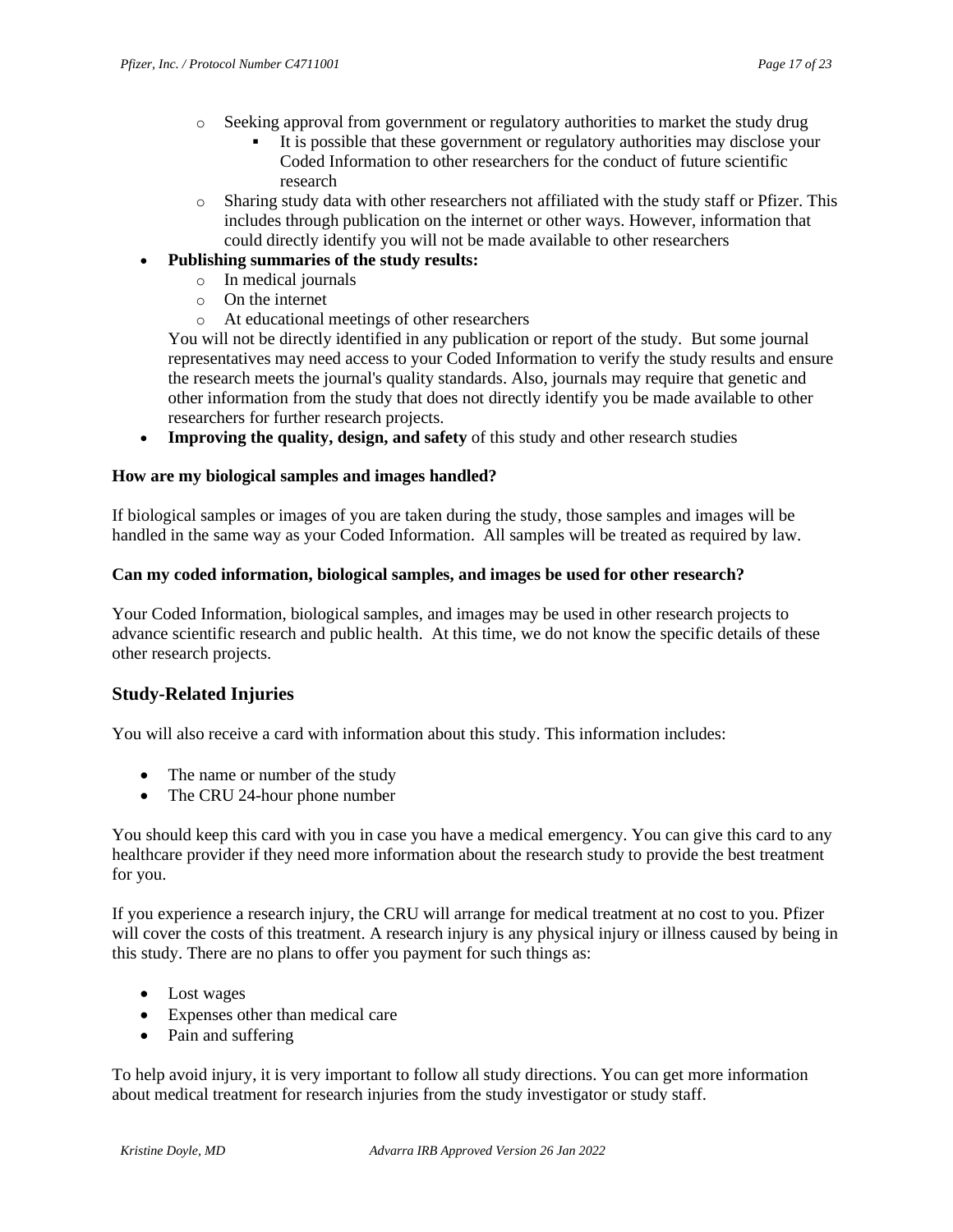You must call the study investigator immediately if you experience a research injury. The number is listed on the first page of this consent document. A 24-hour answering service is available.

If you are treated for a research injury that is paid for by Pfizer, Pfizer or its representative will collect your:

- Medicare Health Insurance Claim Number or,
- Social Security Number

This is to determine your Medicare status. If you are a Medicare beneficiary, Pfizer will report the payment and information about the study you are in to the Centers for Medicare & Medicaid Services (CMS). This is in keeping with CMS reporting requirements. Pfizer will not use this information for any other purpose.

### **Legal Rights**

You will not lose any of your legal rights by signing and dating this consent document.

### **Whom To Contact About This Study**

During the study, if you experience any medical problems, suffer a research-related injury, or have questions, concerns, or complaints about the study, please contact the study investigator at the telephone number listed on the first page of this consent document. If you seek emergency care, or hospitalization is required, alert the treating physician that you are participating in this research study.

An institutional review board (IRB) is an independent committee established to help protect the rights of study participants. If you have any questions about your rights as a research participant, and/or concerns or complaints regarding this research study, contact:

• By mail:

Study Subject Adviser Advarra IRB 6100 Merriweather Dr., Suite 600 Columbia, MD 21044

- or call **toll free**: 877-992-4724
- or by **email**: [adviser@advarra.com](mailto:adviser@advarra.com)

Please reference the following number when contacting the Study Subject Adviser: Pro00060393.

### **Link to Additional Information**

A description of this clinical trial will be available on [http://www.ClinicalTrials.gov,](http://www.clinicaltrials.gov/) as required by U.S. Law. This Web site will not include information that can identify you. At most, the Web site will include a summary of the results. You can search this Web site at any time.

### **Payment for Taking Part in the Study**

Valid proof of a Social Security Number (SSN) is required. This is needed before any payment can be made.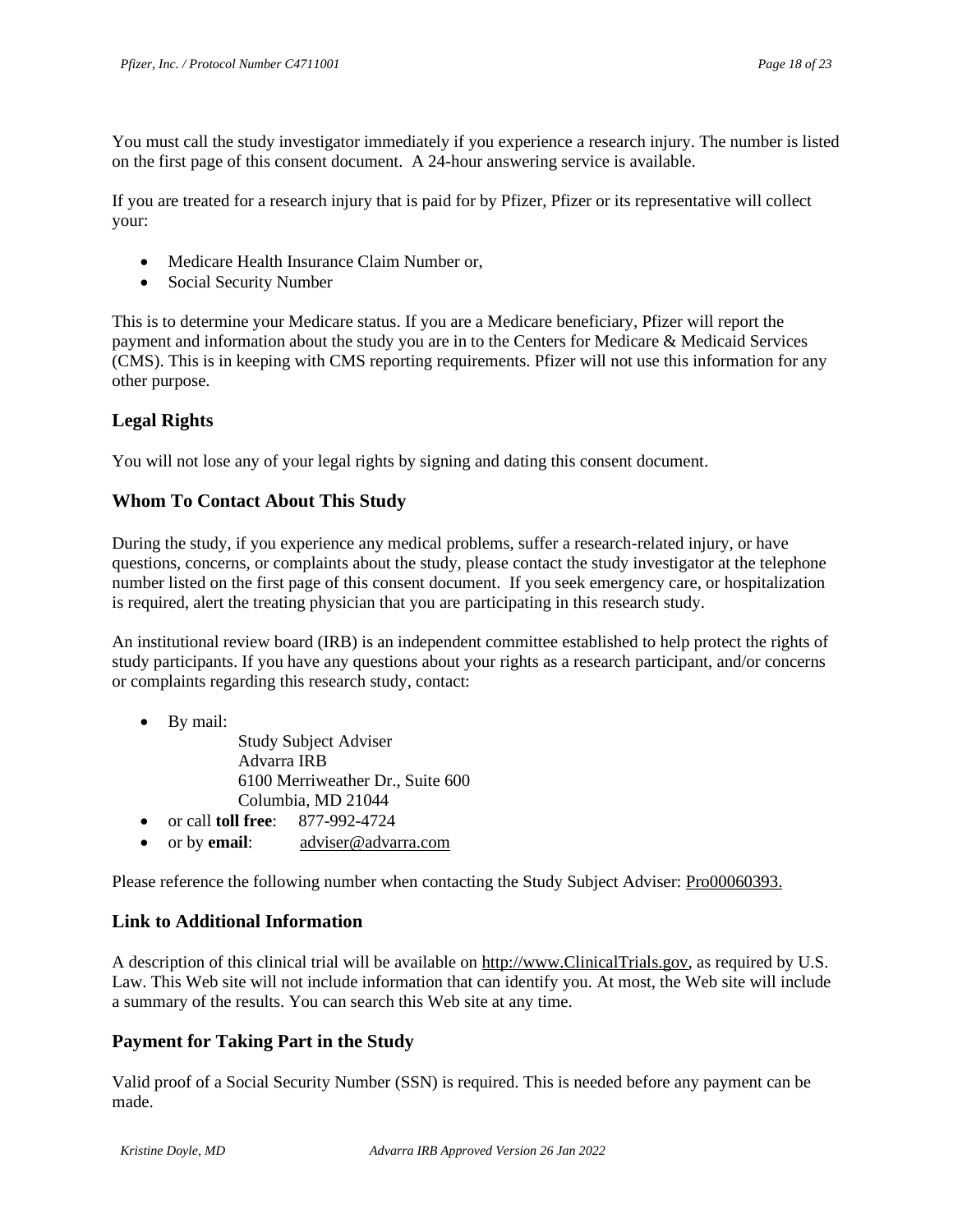The amount of payment is based on a number of things including the length of the study. Travel pay for this study has been included in the payment. Additional travel pay may be available for this study.

All payments will be in U.S. dollars. Compensation may be provided on a loadable debit card or by paper check. Pfizer New Haven CRU reserves the right to determine method of payment.

If at any time you test positive for drugs of abuse, you will not be paid for your visit. Further, if you test positive for drugs of abuse:

- You will not be allowed to be in this study
- You will not be allowed to be in any future studies
- You will be removed permanently from our active database

#### **Screening Payments**

The screening payment is listed below. This is for travel expenses to and from screening procedures. You will receive this payment within 2 weeks of screening. If you leave the screening early, you will not be paid.

| Screening Visit at CRU | \$175.00 |
|------------------------|----------|
|                        |          |

Additional payments are made if we ask you to return to the CRU to repeat any screening tests (\$100.00 per visit).

#### **Study Payments**

The payment for completing the entire study is listed below. Please be aware that:

- If you do not follow instructions (including those listed in the New Haven CRU House Rules), if you are late for blood draws, or if you miss procedures, your payment may be reduced. You will be paid a prorated amount based on the extent of your participation if:
	- o You are not able to complete the study
	- o You choose to leave the study
	- o You are withdrawn from the study early by the study investigator for non-safety-related issues
	- o The study is stopped early
	- o You are qualified but not chosen to participate
- You will not be given the study completion bonus if you drop out of the study early
- Partial payments are planned during the study. Details will be provided at screening
- A final payment will be provided to you within 2 weeks of finishing the study
- If total payment by Pfizer is \$600.00 or more in a calendar year, your payment will be reported to the Internal Revenue Service in accordance with Federal tax law. In some countries, compensation may not be allowed due to immigration status
- Pfizer may use information resulting from the study or samples collected in the study to develop products or processes. Pfizer may make a profit from these. There are no plans to pay you or provide you with any products developed from this research. Pfizer will own all products or processes that are developed using information or samples from the study
- You may be offered transportation to and from the study site at no additional charge to you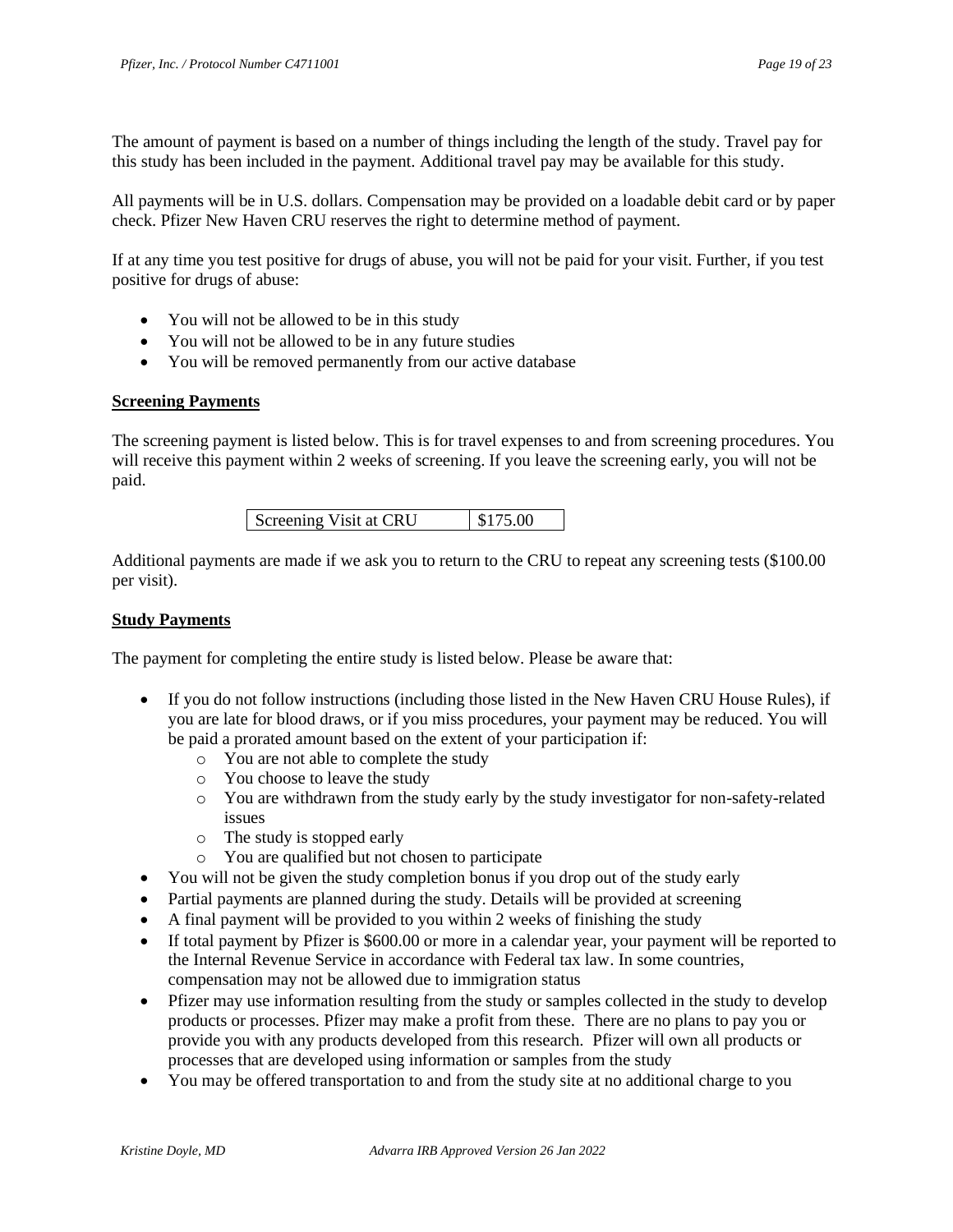The decision to admit you into the study is based upon results of pre-study requirements. No one is guaranteed a place in the study until the first dose is complete. Enough numbers of participants will be brought in to be sure we fill the study.

| <b>STUDY PARTICIPANTS</b>               |                             |                     |  |  |
|-----------------------------------------|-----------------------------|---------------------|--|--|
| <b>Type of Activity</b>                 | <b>Payment per Activity</b> | <b>Total Number</b> |  |  |
| Overnight Stay*                         | \$305.00                    | 12 nights           |  |  |
| Duration of Participation (Discharge to |                             |                     |  |  |
| Follow-up phone call)                   | \$15.00                     | 26 days             |  |  |
| Follow-Up Visit to CRU                  | \$250.00                    | 0 planned           |  |  |
| Follow-Up Phone Call                    | \$100.00                    |                     |  |  |
| <b>Completion Bonus</b>                 | \$1,085.00                  |                     |  |  |
| <b>Total Payment</b>                    | \$5,235.00                  |                     |  |  |

| <b>BACK-UP PARTICIPANTS</b> |                             |  |  |  |
|-----------------------------|-----------------------------|--|--|--|
| <b>Type of Activity</b>     | <b>Payment per Activity</b> |  |  |  |
| Overnight Stay*             | \$300.00                    |  |  |  |
| Daytime Stay                | \$190.00                    |  |  |  |

\*Overnight stay rates include an increase for COVID restriction inconveniences

Additional payments are made if we ask you to return to the CRU or to outside medical providers for additional tests (\$250.00 per visit). During times that you need to stay in the CRU, you will not be paid more for repeat or added tests.

### **Costs for Study Participants**

The study drug, study-related procedures, and study visits will be provided at no cost to you.

### **Your Decision to be in the Study**

Taking part in this study is voluntary. You cannot be forced to be in this study. You may leave the study at any time without penalty or loss of any benefits. Your future medical care will not be affected. The study investigator, Pfizer Inc, Advarra IRB, or the FDA may take you out of the study without your permission at any time for the following reasons:

- You do not follow the instructions of the study investigator
- We find out you should not be in the study
- The study is stopped
- The study becomes harmful to your health
- You do not follow the New Haven CRU House Rules

If you leave the study or if you are taken out of the study for any reason, you may be asked to return to the CRU for a final visit. You may have some end of study tests at this visit. This is to make sure it is safe for you to leave the study. The data collected to the point of your withdrawal remains part of the study database and may not be removed.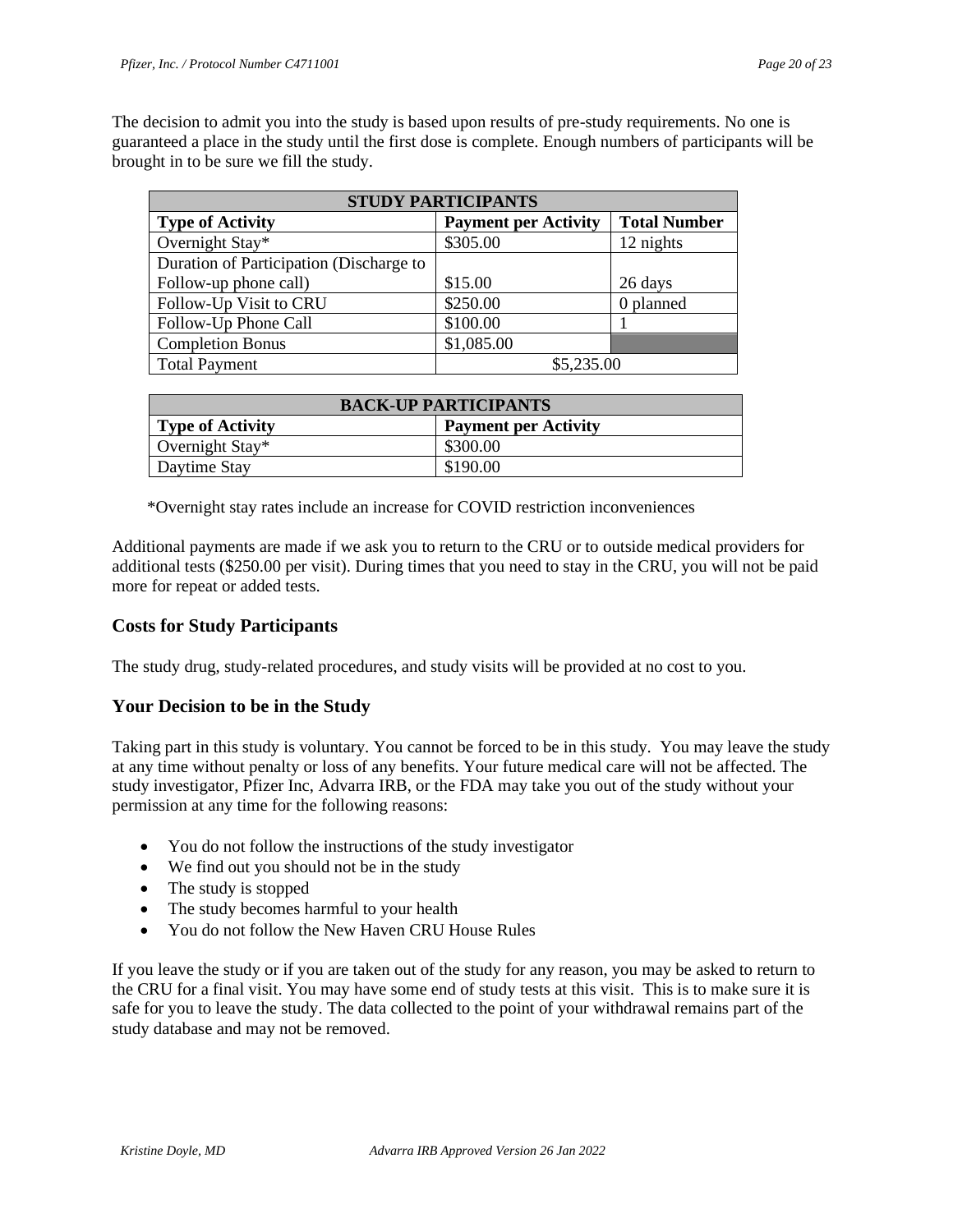If you are withdrawn from the study, or decide to stop the study, you can ask that any unused samples that were collected be destroyed. If you would like to have this done, please contact the study investigator. However, your samples may not be able to be destroyed because:

- They may no longer be traceable to you
- They may have already been used
- They may have been given to a third party

### **New Findings**

If there is new information about the safety of the study drug or changes in the study tests, we will tell you in a timely manner. You can then decide if you still want to be in the study.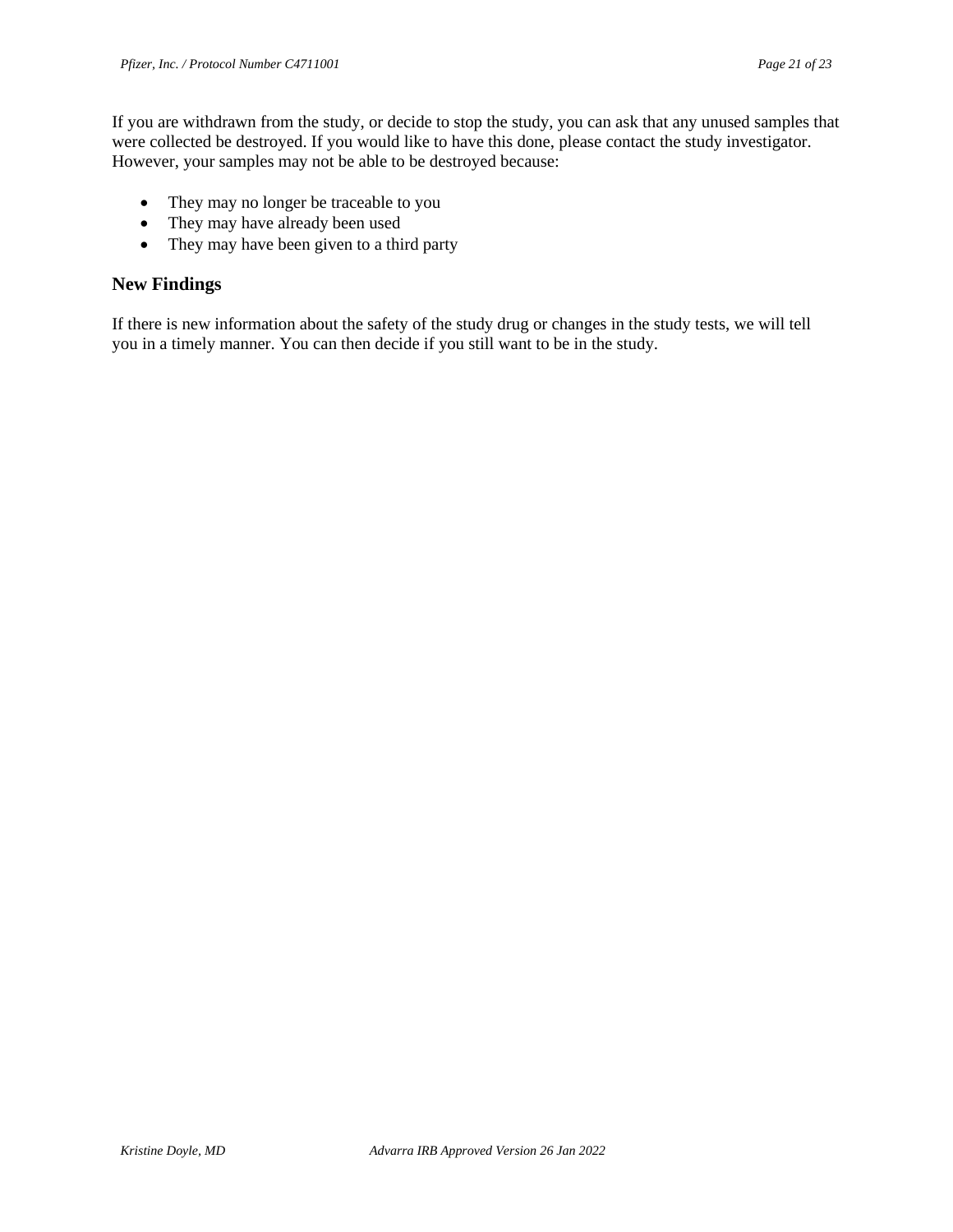This consent document contains important information to help you decide if you want to be in the study. If you have any questions that are not answered in this consent document, ask one of the study staff.

By checking each of the following, you are agreeing that the statements below are true: Please

|           |                                                                                                               | <b>UILUN</b> |
|-----------|---------------------------------------------------------------------------------------------------------------|--------------|
| A.        | This consent document is written in a language I understand                                                   |              |
| <b>B.</b> | I understand the information in this consent document                                                         |              |
| C.        | I have been given enough time to ask questions and talk about the study                                       |              |
| D.        | All of my questions have been answered completely                                                             |              |
| E.        | I have received enough information about the study                                                            |              |
| F.        | I agree that I was not pressured by the study investigator or the study staff to be in this study             |              |
| G.        | I know that I can leave the study at any time without giving a reason and without affecting my<br>health care |              |
| H.        | I know that my health records from this study may be reviewed by Pfizer Inc and by<br>government officials    |              |
| I.        | I know that I cannot be in another study while I am in this study                                             |              |
| J.        | I have received the HIV, Hepatitis A, B, and C pamphlets and reviewed the information in<br>them              |              |

#### **IF YOU DID NOT CHECK THE BOX NEXT TO ANY OF THE ABOVE QUESTIONS OR YOU ARE UNABLE TO ANSWER ANY OF THE ABOVE QUESTIONS, YOU SHOULD NOT SIGN AND DATE THIS CONSENT DOCUMENT**

#### **Text Messages:**

Please check the box next to your choice.



Yes, I agree that the study staff may send me text messages as described in the Confidentiality section



No, I do NOT agree that the study staff may send me text messages as described in the Confidentiality section

Check